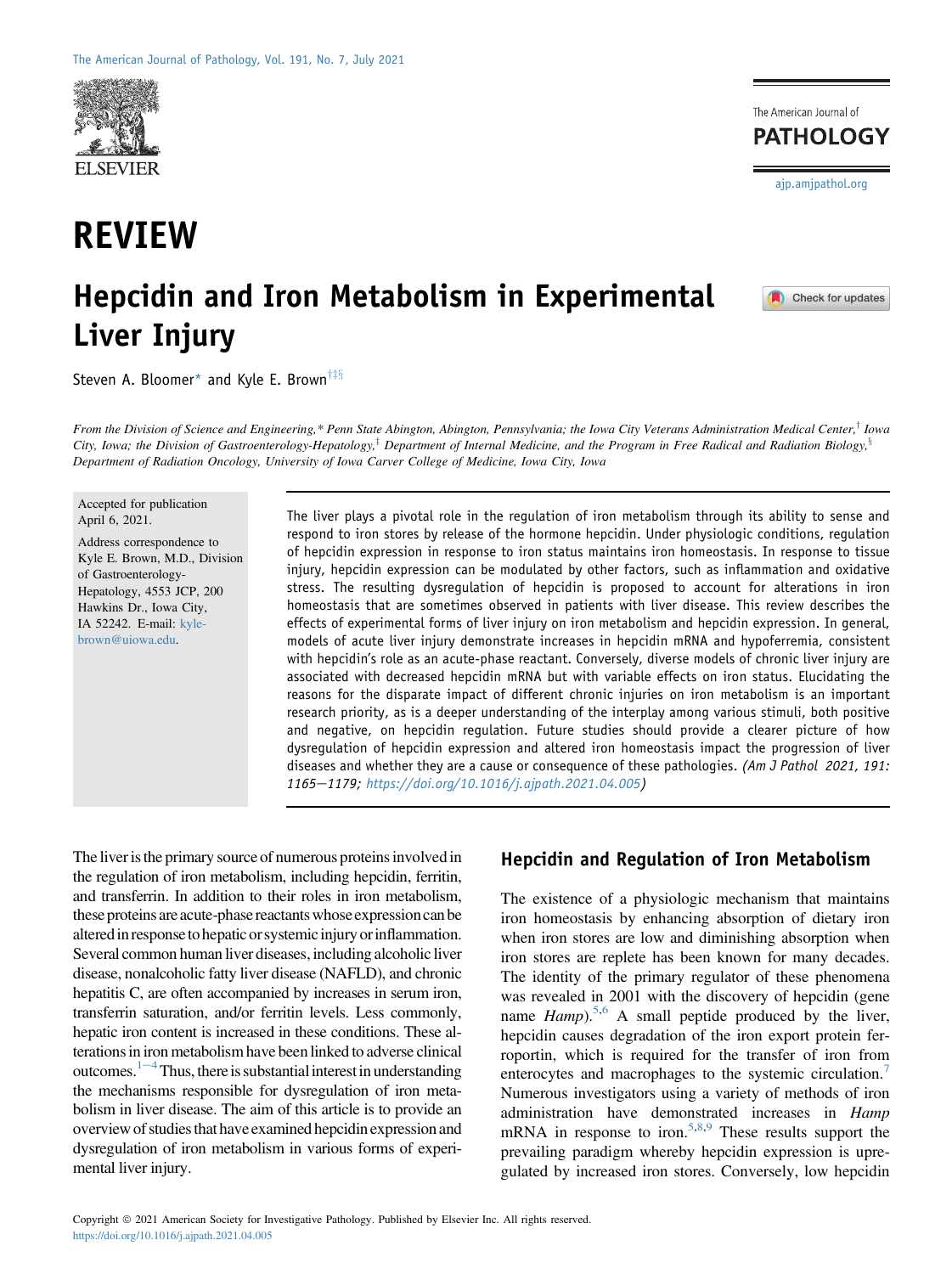enhances iron absorption from the gut, leading to restoration of iron stores. The observations that the liver is the primary source of hepcidin and that many forms of iron overload are characterized by hepcidin levels that are inappropriately low relative to iron stores form the basis for the hypothesis linking aberrant regulation of hepcidin expression to dysregulated iron metabolism in the context of liver disease.

Regulation of Hamp expression is surprisingly complex and remains incompletely understood. A comprehensive review of this topic is beyond the scope of this article, but basic knowledge of the mechanisms that regulate hepcidin gene expression is needed to understand the potential means by which liver injury can alter iron metabolism. At a fundamental level, members of the bone morphogenetic protein (BMP) family play key roles in integrating signals that regulate hepcidin expression in response to iron status. This process is achieved by the binding of specific BMPs to BMP type II receptors, which phosphorylate BMP type I receptors, activating the SMAD 1/5/8 pathway and leading to the formation of a heteromeric complex with Smad4 that translocates to the nucleus to stimulate hepcidin gene expression. $10,11$  $10,11$ 

BMPs appear to modulate hepcidin expression by two separate pathways. The first of these accounts for the ability of hepatocytes to increase Hamp mRNA in response to increases in serum iron. Serum iron circulates bound to transferrin (Tf), forming holo-Tf. HFE, the product of the gene whose mutations are responsible for the most common form of hereditary hemochromatosis (HH), forms a complex with transferrin receptor 1 (TFR1) on the plasma membrane of hepatocytes. The interaction of holo-Tf with TFR1 has been suggested to cause dissociation of HFE from its complex with TFR1, allowing HFE to bind to transferrin receptor 2 (TFR2), followed by binding of the HFE-TFR2 complex to the BMP coreceptor, membrane-bound hemojuvelin.<sup>[10](#page-11-6)[,12](#page-12-0)</sup> Subsequent steps in this signaling pathway that lead to modulation of hepcidin gene expression are proposed to involve BMP2. $^{13}$  $^{13}$  $^{13}$  The second mechanism by which hepcidin expression is modulated by iron status is mediated by paracrine production of BMP6 by hepatic nonparenchymal cells. Although studies that used different rodent species and different methods provided conflicting data regarding the cell type or types responsible for expression of BMP6 in the liver, conditional knockout of Bmp6 in sinusoidal endothelial cells (SECs) was associated with reduced hepcidin expression and increased hepatic iron content, indicating a key role for SEC BMP6 in iron metabolism. $14-17$  $14-17$  $14-17$  BMP6 levels increase in response to increases in liver iron, a phenomenon that has been linked to enhanced nuclear factor erythroid-2-related factor 2 signaling in SECs resulting from oxidative stress. $\frac{18,19}{ }$  $\frac{18,19}{ }$  $\frac{18,19}{ }$  $\frac{18,19}{ }$ 

The requirement for these components for normal regulation of iron metabolism is illustrated by studies in which they have been genetically ablated in mice. As noted above, most cases of HH in humans are caused by mutations in the HFE gene, which causes hepatic iron overload because of inappropriately low hepcidin expression. Hfe knockout mice have lower Hamp mRNA than their wild-type counterparts despite threefold to eightfold greater hepatic iron content.<sup>[20](#page-12-5)[,21](#page-12-6)</sup> These mice also fail to induce hepcidin in response to iron administration.<sup>[22](#page-12-7)</sup> Expression of a hepcidin transgene reverses the iron overload phenotype of  $Hfe^{-/-}$  mice.<sup>[23](#page-12-8)</sup> Complete or conditional knockout of Tfr2 results in increases in hepatic iron, ranging from approximately twofold to >20-fold compared with wild-type controls.<sup>[24,](#page-12-9)[25](#page-12-10)</sup> Tfr2 mutant mice (TfR2 Y245X mutant) demonstrate lower baseline levels of hepcidin and a markedly attenuated induction of Hamp mRNA in response to iron overload.<sup>[24](#page-12-9)</sup>  $Hjv^{-1}$  mice develop heavy hepatic iron deposition (approximately 20-fold increase), lack of hepcidin expression, and an inability to induce hepcidin in response to iron administration.<sup>[26](#page-12-11)</sup> Liver iron is increased approximately 10-fold in Bmp6 knockout mice, in which hepcidin expression is greatly attenuated  $(<10\%$  of wild-type controls).<sup>[27](#page-12-12)</sup> Consistent with these observations, mutations in TFR2, HJV, and BMP6 are rare causes of HH in humans.<sup>[28](#page-12-13)-[30](#page-12-13)</sup>

#### Regulation of Hepcidin Expression by Inflammation

Classic experiments showing that lipopolysaccharide administration causes hypoferremia demonstrated that inflammation modulates iron metabolism. $31$  The mechanism of inflammation-driven hypoferremia is now understood to involve the effects of inflammatory cytokines (particularly IL-6) via STAT-3 on hepcidin gene expression. $32,33$  $32,33$  An acute-phase protein, hepcidin is also regulated by other cytokines, including tumor necrosis factor (TNF)- $\alpha$  and IL-1 $\beta$ , which can contribute to the hypoferremic response but seem to be less important than IL-6. $34-36$  $34-36$  $34-36$  Increases in hepcidin mRNA are driven by increased hepatic expression of inflammatory cytokines during the acute-phase response, but hepatic hepcidin expression is upregulated by circulating cytokines that arise from inflammation distant to the liver in some models.<sup>[37](#page-12-18)</sup> Endoplasmic reticulum stress that results from the acute inflammatory response also contributes to induction of hepcidin via the cAMP response element-binding protein H, which activates the hepcidin promoter.[38](#page-12-19) In addition to blocking intestinal iron uptake, hepcidin-mediated degradation of ferroportin in macrophages impairs the constitutive export of iron from these cells, augmenting hepcidin's hypoferremic effect. Hypoferremia and reticuloendothelial cell iron retention ensue rapidly after injection of hepcidin or IL-6 in experimental animals. $39-41$  $39-41$  $39-41$  This retention is presumed to serve an adaptive function, lowering plasma iron to limit its availability to pathogens and thus limiting their proliferation. Although inflammation-induced hypoferremia may be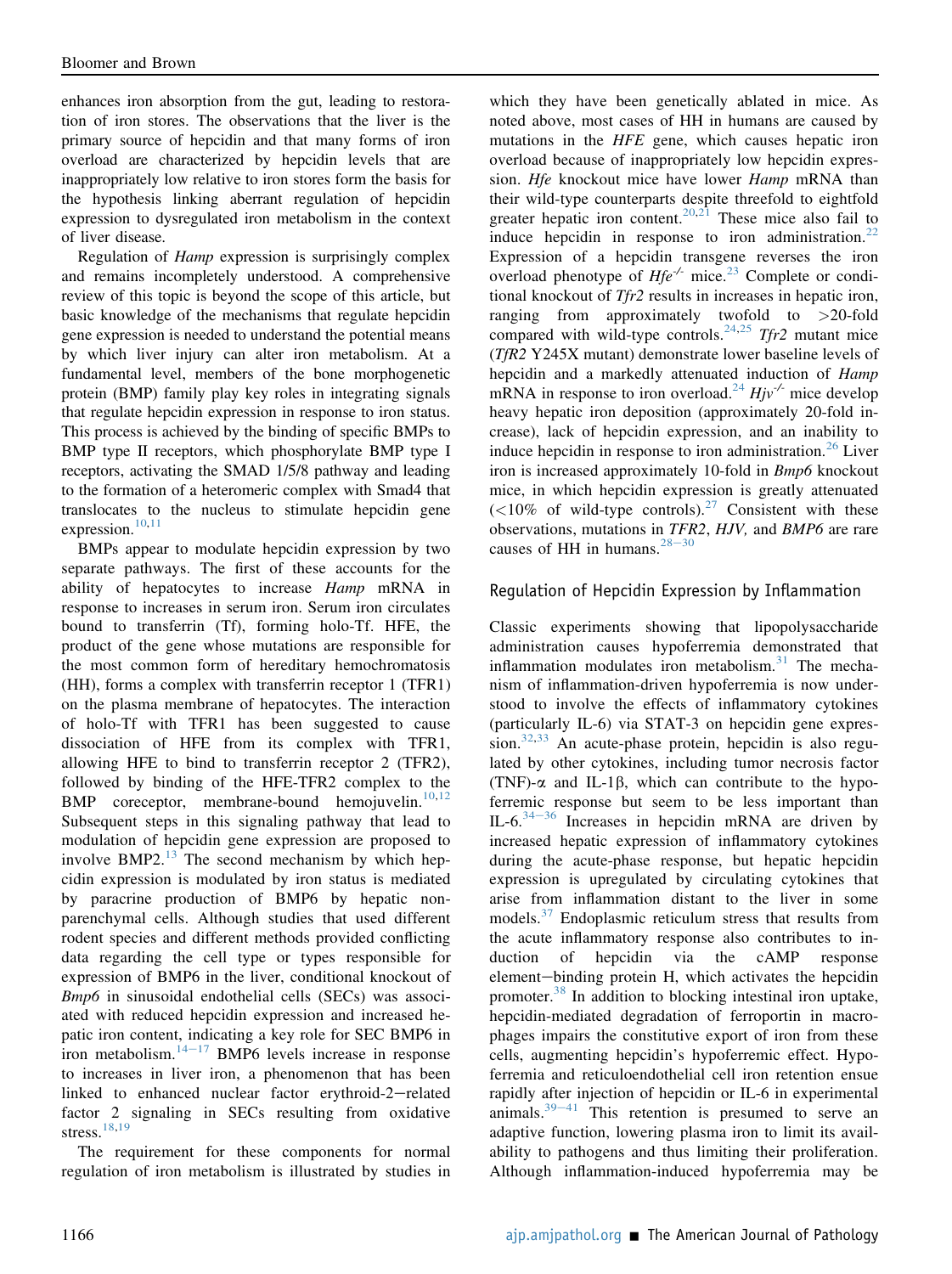protective in the context of bacterial infection, in chronic inflammatory states, sequestration of iron caused by persistent induction of hepcidin results in the anemia of chronic disease, also known as the anemia of inflammation.

Another important transcription factor that regulates the expression of hepcidin is CCAAT enhancer-binding protein  $\alpha$  (C/EBP $\alpha$ ), which modulates responses to both inflammatory stimuli and to changes in hepatic iron. The *Hamp* promoter region contains binding sites for both STAT-3 and  $C/EBP\alpha$ , indicating convergence of these two pathways during inflammatory responses.<sup>42–44</sup> Liver-specific responses. $42-44$  $42-44$  $42-44$ knockout of  $C/EBP\alpha$  results in marked attenuation of hepcidin expression and hepatic iron overload. $43$  Furthermore, chronic hepatic iron overload is associated with upregulation of C/EBP $\alpha$  and Hamp expression.<sup>[44](#page-12-23)[,45](#page-13-0)</sup> C/EBP $\alpha$ -mediated regulation of hepcidin is itself modulated by the upstream regulator CCAAT enhancer-binding protein homologous protein (CHOP), which inhibits C/EBPa DNAbinding activity. In chronic iron overload that results from exogenous iron administration, CHOP protein levels were reduced and C/EBPa protein and hepcidin mRNA increased.<sup>[45](#page-13-0)</sup>

#### Other Modulators of Hepcidin Expression: Erythropoiesis

Conversely, anemia and hypoxia upregulate iron absorption and reticuloendothelial efflux of iron via suppression of hepcidin. Under these conditions, the kidney releases erythropoietin (EPO), which stimulates increased incorporation of iron into red blood cell precursors in the bone marrow, lowering transferrin iron saturation and thus inhibiting the expression of hepcidin by the pathway described above. However, EPO exerts an additional hepcidin-lowering effect via the stimulation of the production of erythroferrone (ERFE) in bone marrow erythro-blasts.<sup>[46](#page-13-1)</sup> ERFE suppresses hepcidin expression in hepatocytes by interfering with SMAD signaling.<sup>[11](#page-11-7)</sup> Hamp mRNA and plasma hepcidin are rapidly downregulated in response to phlebotomy or EPO; both stimuli reduced hepcidin mRNA expression threefold within 12 hours, along with an approximate 90% reduction in plasma hepcidin at the same time point. These responses were attenuated in Fam132b (the ERFE gene) knockout mice and Fam132b haploinsufficient mice.<sup>[46](#page-13-1)</sup> Thus, short-term stimulation of erythropoietic activity depresses hepcidin expression, leading to enhanced intestinal iron absorption, thereby restoring homeostasis. EPO is also an acute-phase reactant, and enhanced hepatic *Epo* expression after acute inflammatory stimuli is dependent on induction of IL-6. $35$  In addition to tissue-protective effects unrelated to its hematopoietic function, induction of EPO has been proposed to serve as a compensatory response to limit the anemia of inflammation induced by hepcidin. $47$ 

## Hepcidin and Iron Metabolism in Models of Liver Injury

#### Models of Acute Liver Injury

Various models have been used to examine the effect of acute liver injury on hepcidin ([Table 1\)](#page-3-0). $48-53$  $48-53$  $48-53$  In an early study, Goss et  $a1^{48}$  $a1^{48}$  $a1^{48}$  examined the effects of liver ischemiareperfusion on hepcidin. These authors observed that either 45 minutes of hepatic ischemia without reperfusion (IO) or 45 minutes of ischemia followed by 60 minutes of reperfusion (I-R) resulted in significant increases in *Hamp* mRNA compared with animals undergoing sham operations. Serum hepcidin levels paralleled the changes in gene expression, and in both the IO and I-R groups, serum iron decreased, consistent with the expected effect of increased hepcidin. Serum IL-6 levels were unchanged in the IO and I-R groups versus controls undergoing sham operations. Thus, the mechanism responsible for induction of hepcidin in this study was not identified.

Several groups have assessed the effects of partial hepa-tectomy (PH) on hepcidin expression.<sup>[49](#page-13-4)–[51](#page-13-4)</sup> Despite minor variations in experimental design, they consistently demonstrated a biphasic effect of PH on Hamp mRNA, with an increase in the first 24 hours, followed by suppression to levels below that of controls undergoing sham operations for as long as 1 week after PH. Transient increases in serum IL-6 after PH appeared to account for the early induction of hepcidin expression. Serum iron levels decreased rapidly after PH, in some cases preceding the increase in *Hamp* expression. Furthermore, Sheikh et  $al<sup>49</sup>$  $al<sup>49</sup>$  $al<sup>49</sup>$  observed hypoferremia after PH that persisted for at least 48 hours without significant change in serum prohepcidin levels.

The same study<sup>[49](#page-13-4)</sup> found that the effects of acute toxic liver injury on iron metabolism and hepcidin expression were similar to those seen after PH. Hepcidin transcript levels increased modestly but significantly within 3 hours after administration of a single dose of carbon tetrachloride  $(CCl<sub>4</sub>)$ , returning to control values by 24 hours. Hepatic IL-6, IL-1 $\beta$ , TNF- $\alpha$ , and IFN- $\gamma$  mRNA levels increased markedly after CCl<sub>4</sub>, whereas changes in the serum levels of these mediators were delayed and of lesser magnitude, suggesting that local cytokine production was the primary factor driving early increases in hepcidin expression. As in the PH model, serum iron levels decreased significantly 3 hours after CCl<sub>4</sub> treatment and remained low up to 48 hours afterward, with no change in serum prohepcidin levels for the first 24 hours. The mechanism of hypoferremia in the absence of increased *Hamp* mRNA and/or serum prohepcidin in these models remains unexplained.

Christiansen et al<sup>[52](#page-13-5)</sup> evaluated iron metabolism and hepcidin expression in rats after a single 25-Gy dose of radiation to the liver. *Hamp* mRNA increased significantly 24 hours after liver irradiation and was preceded by elevated levels of transcripts for several inflammatory mediators (IL-1  $\beta$ , IL-6, and TNF- $\alpha$ ) in the livers, peaking at 6 hours after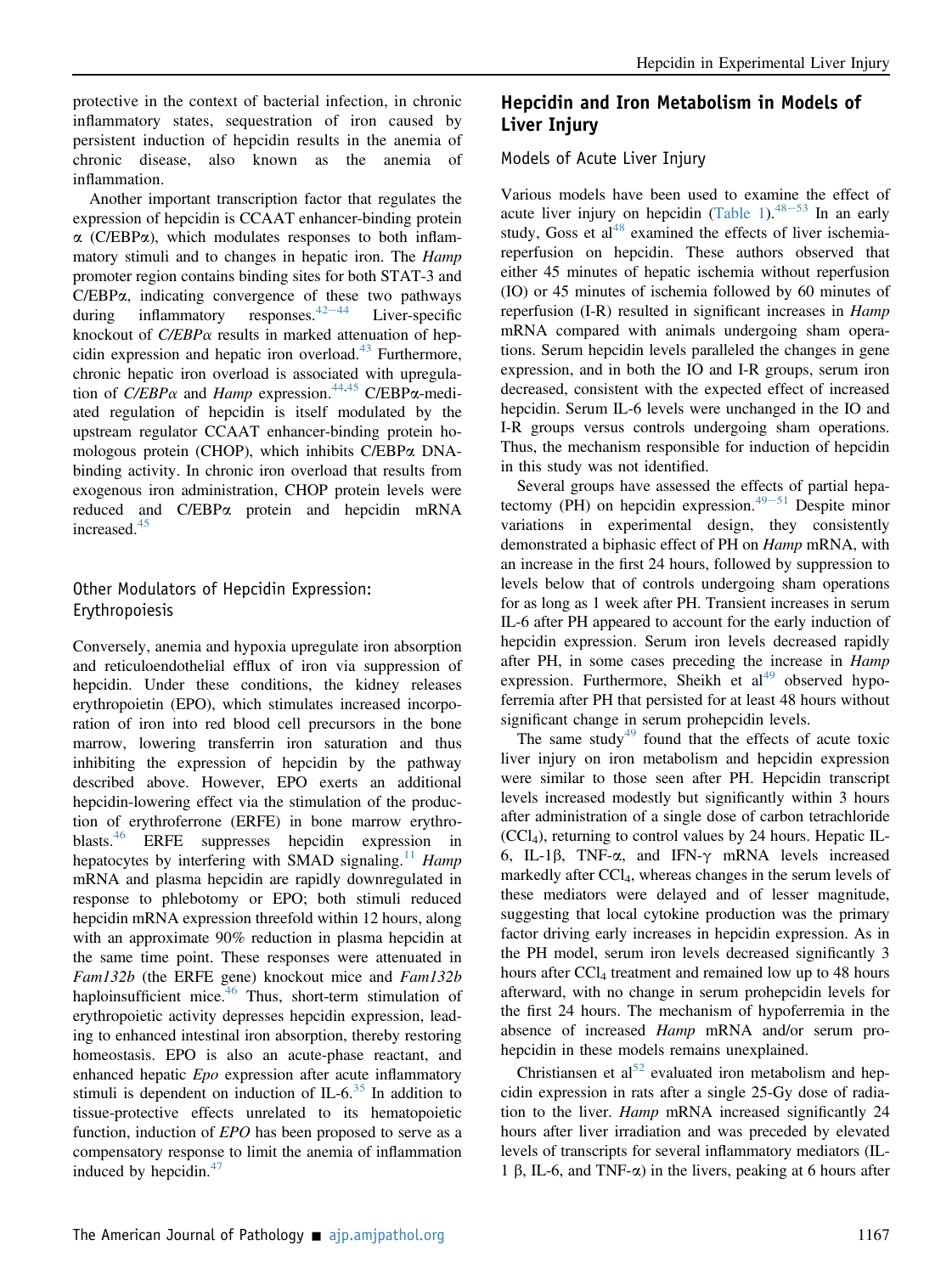| Model                                                      | Experimental<br>animal           | Effect on liver<br>histologic findings | Effect on hepatic |                                                                                                                                                                                   |                                                                                                                                                                                                |           |
|------------------------------------------------------------|----------------------------------|----------------------------------------|-------------------|-----------------------------------------------------------------------------------------------------------------------------------------------------------------------------------|------------------------------------------------------------------------------------------------------------------------------------------------------------------------------------------------|-----------|
|                                                            |                                  |                                        | iron<br>content   | Effect on hepcidin                                                                                                                                                                | Comments                                                                                                                                                                                       | Reference |
| $I-R$                                                      | Male Sprague-<br>Dawley rats     | Not reported                           | Not reported      | Increase in<br>hepcidin mRNA                                                                                                                                                      | Serum iron<br>decreased in<br>animals treated<br>with either<br>ischemia alone or<br>with I-R                                                                                                  | 48        |
| PH or CCl <sub>4</sub> , 3<br>mL/kg gavage<br>$\times 1$   | Male Wistar rats                 | Not reported                           | Not reported      | Hepcidin mRNA<br>significantly<br>increased 4, 8,<br>16, and 24 hours<br>after PH;<br>hepcidin mRNA<br>significantly<br>increased 3, 6,<br>and 12 hours<br>after CCl <sub>4</sub> | PH and $CCl4$<br>decreased serum<br>iron for up to 48<br>hrs; serum<br>pro-hepcidin not<br>altered after PH,<br>but increased<br>approximately<br>40% after CCl <sub>4</sub><br>only at 48 hrs | 49        |
| PH                                                         | Male Fischer 344<br>rats         | Not reported                           | Not reported      | Hepcidin mRNA<br>significantly and<br>progressively<br>increased from<br>2 to 8 hours after<br>PH; lower than<br>in the sham-<br>operated-on<br>group at 72 hours<br>and 1 week   | Serum iron<br>significantly<br>lower in both<br>the PH and<br>sham-operated-<br>on group for 24<br>hours after<br>intervention                                                                 | 50        |
| PH                                                         | Male BALB/c mice                 | Not reported                           | Not reported      | Hepcidin mRNA<br>significantly<br>increased at 4, 6,<br>or 12 hours after<br>PH; significantly<br>decreased at 48<br>and 72 hours<br>after PH                                     |                                                                                                                                                                                                | 51        |
| Selective liver<br>irradiation (I-<br>R; 25 Gy $\times$ 1) | Male Wistar rats                 | Not reported                           | Not reported      | Hepcidin mRNA<br>significantly<br>increased<br>(29-fold) 24<br>hours after I-R                                                                                                    | Trend for a decrease<br>in serum iron<br>levels after I-R;<br>serum<br>prohepcidin<br>levels increased<br>significantly<br>(twofold)<br>after I-R                                              | 52        |
| Acetaminophen<br>toxicity (300<br>mg/kg body<br>weight)    | Male and female<br>C57BL/6N mice | Centrilobular necrosis Not reported    |                   | Hepcidin mRNA<br>unchanged vs<br>controls; serum<br>hepcidin<br>significantly<br>decreased in<br>acetaminophen-<br>treated mice                                                   |                                                                                                                                                                                                | 53        |

### <span id="page-3-0"></span>Table 1 Effects of Acute Liver Injury on Hepcidin and Iron Metabolism

Bloomer and Brown

CCl4, carbon tetrachloride; I-R, ischemia-reperfusion; PH, partial hepatectomy.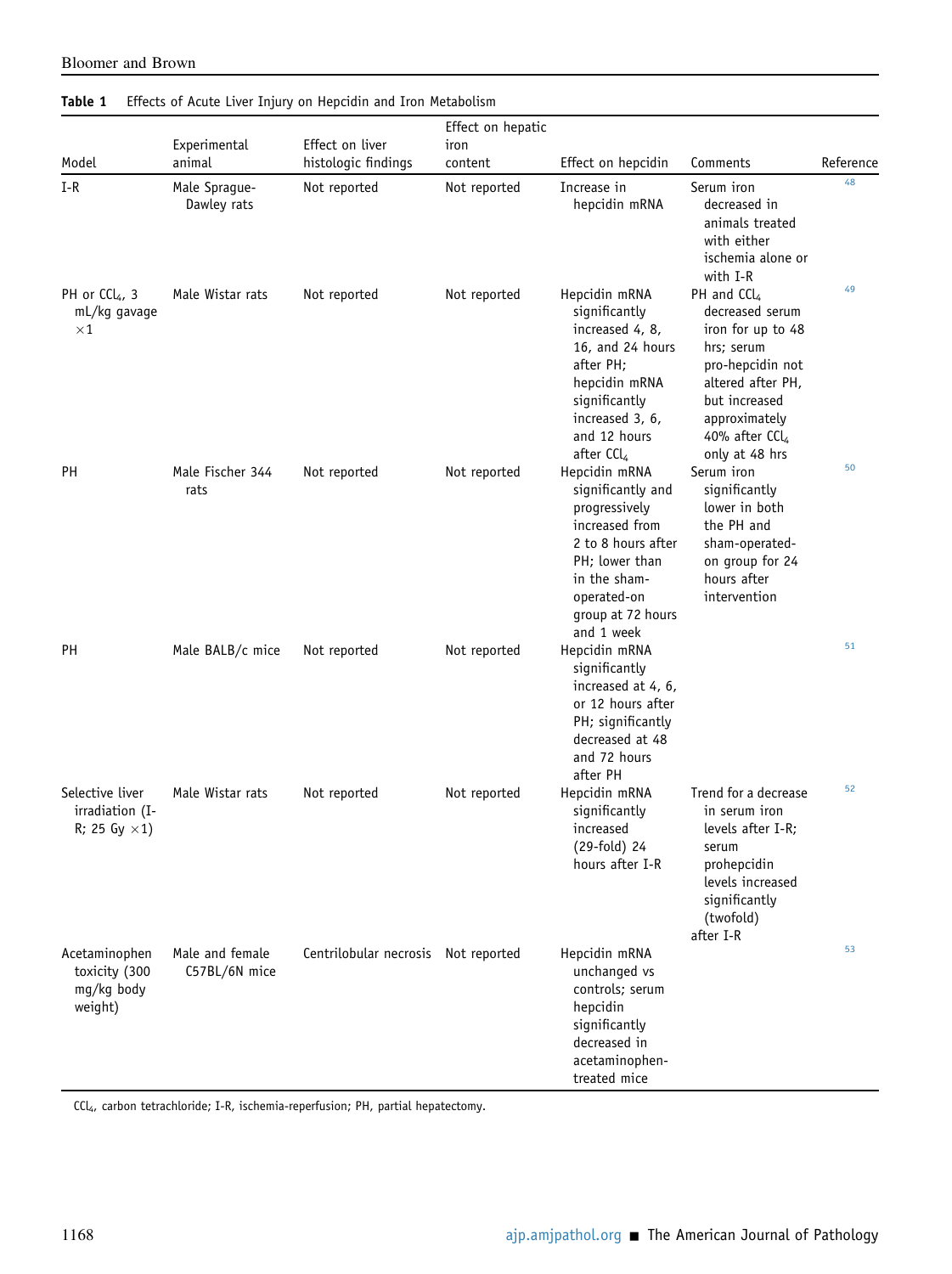irradiation. Serum iron levels tended to decrease after irradiation, but the difference between the irradiated animals and controls was not statistically significant. Serum prohepcidin levels increased significantly 3 hours after irradiation before returning to control levels at 6 hours and subsequently. Notably, this increase preceded the increase in Hamp mRNA.

In contrast to the models discussed above, Spivak et  $al<sup>53</sup>$ found that *Hamp* mRNA levels in mice were unchanged 18 hours after acetaminophen overdose. It is difficult to compare these results directly with the other acute injury models discussed above because in the latter cases hepcidin expression generally peaked early  $(\leq 12$  hours) after injury, in some instances returning to baseline or below by 18 hours. Despite the lack of change in *Hamp* mRNA levels, serum hepcidin in the acetaminophen-treated group was approximately half that of the control group, and serum iron levels were approximately 40% higher.

These studies demonstrate that acute liver injury is often associated with transient increases in hepcidin expression [\(Figure 1](#page-4-0)). In some models, increases in Hamp mRNA levels were preceded by elevations in inflammatory mediators, such as IL-6, suggesting that induction of hepcidin in these circumstances typifies its behavior as an acute-phase

<span id="page-4-0"></span>

Figure 1 Factors involved in the regulation of hepatic hepcidin expression in response to liver injury. In several forms of acute liver injury, hepcidin expression is upregulated via activation of STAT3 driven by inflammatory cytokines, in particular IL-6. Hypoferremia is commonly reported in these models and is presumed to be at least in part due to increased secretion of hepcidin, leading to enhanced degradation of the iron transporter ferroportin, which results in diminished iron efflux from macrophages and enterocytes. In contrast, Hamp mRNA is downregulated in a number of models of chronic liver injury. In some cases, this has been linked to oxidative stress-mediated upregulation of CCAAT enhancerbinding protein homologous protein (CHOP). CHOP inhibits the DNAbinding activity of CCAAT enhancer-binding protein  $\alpha$  (C/EBP $\alpha$ ), the major transcription factor governing hepcidin expression. Oxidative stress can also upregulate hepcidin by means of enhanced expression of bone morphogenetic protein 6 (BMP6), but the relevance of this to liver injury models has not been assessed. Although decreases in Hamp mRNA are commonly seen in models of chronic liver injury, effects on iron status are inconsistent for reasons that are currently unknown. gp130, glycoprotein 130; Nrf2, nuclear factor erythroid-2-related factor 2; ROS, reactive oxygen species.

reactant.<sup>49,[51](#page-13-7)[,52](#page-13-5)</sup> In keeping with this interpretation, most of the models discussed here are characterized by hypoferremia. However, the frequent instances in which hypoferremia was observed to precede increases in Hamp mRNA and/or to occur in the absence of measurable increases in circulating hepcidin levels, as described above, suggests that additional factors are involved in regulating iron levels in these acute-phase models.

#### Models of Alcoholic and Nonalcoholic Fatty Liver Disease

Alcoholic liver disease in humans is frequently accompanied by evidence of dysregulated iron metabolism. Accordingly, a number of experiments have been performed in an attempt to reproduce this phenomenon [\(Table 2\)](#page-5-0).<sup>[54](#page-13-9)-[61](#page-13-9)</sup> From these studies, considerable evidence has accumulated showing that relatively short-term exposure to alcohol suppresses hepcidin expression in rodents. Bridle et  $a^{54}$  $a^{54}$  $a^{54}$  were the first to report a marked reduction in Hamp mRNA levels in rats fed a liquid diet that contained ethanol for 12 weeks. Shortly thereafter, Harrison-Findik et al<sup>[55](#page-13-10)</sup> found that ingestion of 20% ethanol in the drinking water for 7 days potently suppressed hepcidin expression in mice; Ohtake et al<sup>[56](#page-13-11)</sup> made similar observations in mice after only 4 days of ethanol gavage. Both Bridle et al<sup>[54](#page-13-9)</sup> and Harrison-Findik et al<sup>[55](#page-13-10)</sup> implicated downregulation of C/EBPa in ethanol-mediated suppression of hepcidin expression, with the former observing that C/EBPa mRNA was significantly decreased in ethanol-treated rat livers, <sup>[54](#page-13-9)</sup> whereas the latter demonstrated that  $C/EBP\alpha$  DNA-binding activity and protein levels were  $C/EBP\alpha$  DNA-binding activity and protein levels were reduced in livers of mice exposed to ethanol.<sup>[55](#page-13-10)</sup> Harrison-Findik et al<sup>[55](#page-13-10)</sup>also found that vitamin E reversed the suppression of C/EBPa-binding activity and restored hepcidin expression in ethanol-treated mice, suggesting that oxidative stress was involved in the suppression of hep-cidin by ethanol.<sup>[55](#page-13-10)</sup> Additional support for this concept was provided by Tang et al,<sup>[57](#page-13-12)</sup> who observed that coadministration of the flavonoid antioxidant quercetin with an ethanol-containing liquid diet prevented the modest suppression of *Hamp*, *Bmp6*, and *Smad4* mRNAs in mouse liver. Notably, however, oxidative stress in these models occurred in the absence of significant histologic liver injury apart from steatosis in some cases. $54,55,57$  $54,55,57$  $54,55,57$ 

In contrast to the rapid changes in hepcidin expression described above, Heritage et al<sup>[58](#page-13-13)</sup> found a significant reduction in Hamp mRNA after only 4 weeks of ethanol in a murine model. However, its mechanism was not identified because phosphorylated STAT3 was increased by ethanol, whereas C/EBP $\alpha$  was unchanged. Additional variability in this phenomenon was noted in a study<sup>[59](#page-13-14)</sup> that showed that 20% ethanol in drinking water for 14 days decreased Hamp mRNA in 129  $\times$  1/SvJ mice but not in mice of the C57BL/6 or AKR/J strains.<sup>[59](#page-13-14)</sup> Because the studies by Ohtake et al,<sup>56</sup> Tang et al,<sup>[57](#page-13-12)</sup> and Heritage et al<sup>[58](#page-13-13)</sup>all used C57BL/6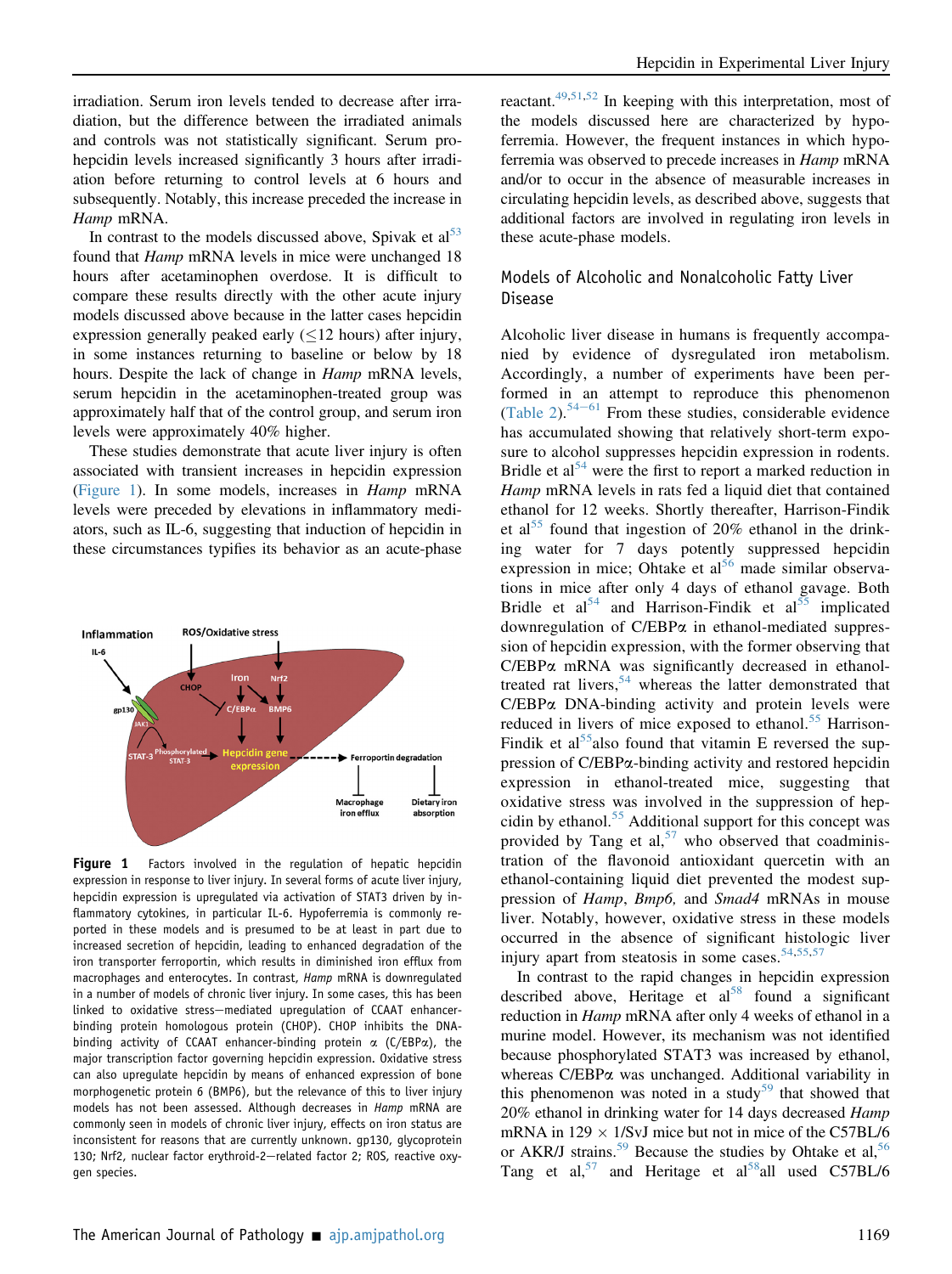| Model                                                                                  | Experimental<br>animal                     | Effect on liver<br>histologic findings                                                          | Effect on hepatic<br>iron content                                                                         | Effect on<br>hepcidin                                                                               | Comments                                                                                                                                                                    | Reference |
|----------------------------------------------------------------------------------------|--------------------------------------------|-------------------------------------------------------------------------------------------------|-----------------------------------------------------------------------------------------------------------|-----------------------------------------------------------------------------------------------------|-----------------------------------------------------------------------------------------------------------------------------------------------------------------------------|-----------|
| Lieber-DeCarli diet<br>(ethanol: 36% of<br>calories) $\times$ 12 wk                    | Male Sprague-<br>Dawley rats               | Macrovesicular<br>steatosis                                                                     | No difference<br>between ethanol-<br>treated and<br>control                                               | Sixfold decrease<br>in hepcidin<br>mRNA in<br>ethanol-<br>treated livers                            | Hepatic C/EBPa<br>mRNA decreased in<br>ethanol-treated<br>livers                                                                                                            | 54        |
| Ethanol (10%<br>$-20%$ ) drinking<br>water $\times$ 7 d                                | Male and female<br>129/Sv mice             | No steatosis or<br>injury                                                                       | Not reported                                                                                              | Significant<br>reduction in<br>hepcidin<br>mRNA                                                     | C/EBPa protein and<br>DNA binding<br>reduced in<br>ethanol-treated<br>livers                                                                                                | 55        |
| Ethanol gavage<br>every<br>12 hours $\times$ 4 d,<br>dose varying from<br>5 to 10 g/kg | Male C57BL/6 mice Mild steatosis, no       | stainable iron                                                                                  | Not reported                                                                                              | Significant<br>reduction in<br>hepcidin<br>mRNA                                                     |                                                                                                                                                                             | 56        |
| Lieber-DeCarli diet<br>(ethanol: 30% of<br>calories) $\times$ 15 wk                    | Male C57BL/6J<br>mice                      | Macrovesicular<br>steatosis                                                                     | Not reported                                                                                              | Significant<br>reduction in<br>hepcidin<br>mRNA                                                     | Ethanol decreased<br>BMP6 and SMAD4<br>mRNA and<br>intranuclear SMAD4<br>protein                                                                                            | 57        |
| Lieber-DeCarli diet<br>(ethanol: 21% of<br>calories) $\times$ 8 wk                     | Male C57BL/6 mice                          | Macrovesicular<br>steatosis, no<br>stainable iron                                               | No difference<br>between ethanol-<br>treated and<br>control                                               | Significant<br>reduction in<br>hepcidin<br>mRNA at 4 wk                                             | Levels of C/EBPa and<br>phosphorylated C/<br>$EBP\alpha$ not altered<br>by ethanol                                                                                          | 58        |
| Ethanol (20%) in<br>drinking water<br>$\times$ 14 d                                    | $129 \times 1 / C57BL/6$<br>and AKR/J mice | Not reported                                                                                    | No difference<br>between ethanol-<br>treated and<br>control in any<br>strain                              | Significant<br>decrease in<br>hepcidin<br>mRNA only in<br>ethanol-<br>treated<br>$129 \times 1/SvJ$ |                                                                                                                                                                             | 59        |
| Lieber-DeCarli diet<br>(ethanol: 20% of<br>calories) for up to<br>12 wk                | Male Swiss albino<br>mice                  | Focal fatty<br>change; no<br>stainable iron                                                     | Significant<br>decrease with<br>ethanol at 12 wk                                                          | Significant<br>reduction in<br>hepcidin<br>mRNA only at<br>12 wk                                    |                                                                                                                                                                             | 60        |
| Ethanol (10%<br>$-20%$ ) in<br>drinking water for<br>$42 - 44$ wk                      | Female C57BL/6<br>BALB/c mice              | increase in<br>stainable iron                                                                   | Mild steatosis, mild Significant increase No change in<br>in ethanol-<br>treated C57BL/6;<br>NS in BALB/c | hepcidin<br>mRNA                                                                                    | Expression of several<br>oxidative stress-<br>responsive<br>transcripts<br>unaltered by<br>ethanol                                                                          | 61        |
| HF/HE $\times$ 6 wk                                                                    | Male Wistar rats                           | Not reported; livers Trend toward<br>of rats fed HF/HE<br>diet with<br>macroscopic<br>steatosis | reduction in HF/<br>HE group but not<br>significant                                                       | Hepcidin mRNA<br>significantly<br>lower in HF/<br>HE group                                          | Spleen iron<br>significantly lower<br>in HF/HE group;<br>hemoglobin and<br>plasma transferrin<br>higher in HF/HE<br>group, transferrin<br>saturation reduced<br>vs controls | 62        |
| HFD $\times 16$ wk                                                                     | Male C57BL/6 mice Not reported             |                                                                                                 | Significant<br>reduction in HFD<br>( <b>50%</b> of<br>control)                                            | Significant<br>reduction in<br>HFD group<br>( <b>50%</b> of<br>control)                             | Serum amyloid A<br>levels significantly<br>increased in HFD<br>experimental and<br>control group                                                                            | 63        |

#### <span id="page-5-0"></span>Table 2 Effects of Alcohol and Nonalcoholic Fatty Liver on Hepcidin and Iron Metabolism

(table continues)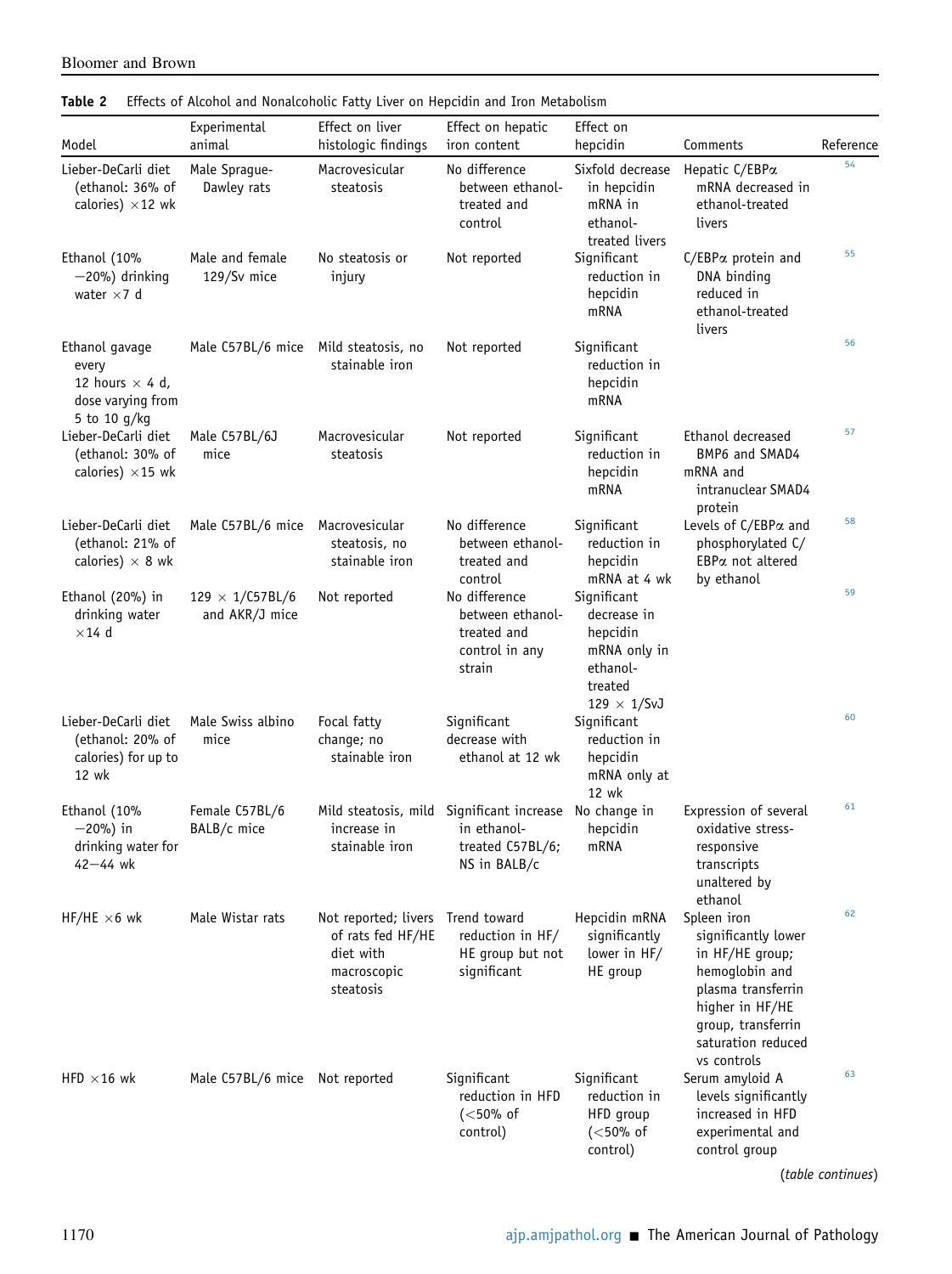| Table 2                                             | (continued)                              |                                                                                                                                         |                                                                                                                   |                                                                                                                                                                                 |                                                                                                                                                                                                                                                                                     |           |  |  |
|-----------------------------------------------------|------------------------------------------|-----------------------------------------------------------------------------------------------------------------------------------------|-------------------------------------------------------------------------------------------------------------------|---------------------------------------------------------------------------------------------------------------------------------------------------------------------------------|-------------------------------------------------------------------------------------------------------------------------------------------------------------------------------------------------------------------------------------------------------------------------------------|-----------|--|--|
| Model                                               | Experimental<br>animal                   | Effect on liver<br>histologic findings                                                                                                  | Effect on hepatic<br>iron content                                                                                 | Effect on<br>hepcidin                                                                                                                                                           | Comments                                                                                                                                                                                                                                                                            | Reference |  |  |
| HFD $\times$ 8 wk                                   | Male C57BL/b mice                        | Steatosis; no<br>stainable iron                                                                                                         | Not different from<br>control                                                                                     | Nonsignificant<br>decrease in<br>hepcidin<br>mRNA and<br>serum<br>hepcidin in<br>HFD group                                                                                      | Plasma iron,<br>intestinal iron<br>absorption lower in<br>HFD group;<br>hemoglobin, RBC<br>counts, and splenic<br>iron content<br>unchanged                                                                                                                                         | 64        |  |  |
| HFD $\times$ 12 wk                                  | Male C57BL/6 mice                        | Steatosis in HFD<br>group; stainable<br>iron not assessed                                                                               | Significant<br>decrease in HFD<br>(44% of control<br>value)                                                       | Hepcidin mRNA<br>levels<br>decreased by<br>60% in HFD<br>group                                                                                                                  | Modest but<br>significant<br>decrease in<br>transferrin<br>saturation in HFD<br>group; hepatic<br>TFR1 protein levels<br>increased in HFD<br>group                                                                                                                                  | 65        |  |  |
| AD $\times$ 6 or 18 wk                              | Female C57BL/6<br>BALB/c<br>C3H/HeJ mice | Steatosis,<br>inflammation of<br>varying severity<br>in AD-fed mice;<br>no stainable iron                                               | Decreased by AD in<br>all strains at both<br>time points                                                          | No differences<br>in hepcidin<br>mRNA with AD<br>at $6$ wk;<br>significantly<br>decreased in<br>AD-fed<br>C57BL/6 mice<br>and increased<br>in BALB/c vs<br>controls at 18<br>wk |                                                                                                                                                                                                                                                                                     | 66        |  |  |
|                                                     | HFD for up to 24 wk Male C57BL/6 mice    | Mild steatosis at 12 Significant<br>wk, moderate<br>steatosis at 16<br>and 20 wk, severe<br>steatosis at 24<br>wk, no stainable<br>iron | reduction in HFD<br>from 16 wk<br>onward                                                                          | Significant<br>reduction in<br>hepcidin<br>mRNA and<br>serum<br>hepcidin in<br>HFD group at<br>24 wk                                                                            | Serum iron and<br>ferritin levels were<br>not affected by the<br>diet: markers of<br>inflammation were<br>not affected by the<br>diet                                                                                                                                               | 67        |  |  |
| High-fat, high-<br>fructose diet for<br>up to 16 wk | Male C57BL/6J<br>mice                    | Mild steatosis in<br>HFD at week 4,<br>increasing to<br>week 16;<br>stainable iron<br>not assessed                                      | Significant increase Hepcidin mRNA<br>in HFD at weeks 2<br>$-12$ ; not<br>different from<br>control at week<br>16 | assessed only<br>at weeks 2<br>and $8;$ no<br>difference<br>between HFD<br>group and<br>controls at<br>week 2;<br>significant<br>reduction in<br>HFD at week 8                  | Hepcidin mRNA<br>increased eightfold<br>in controls<br>between weeks 2<br>$-8$ ; hepcidin<br>mRNA in<br>experimental group<br>doubled in the<br>same interval; no<br>data on hepcidin<br>mRNA at 16 weeks<br>when HICs were<br>similar between<br>experimental and<br>control group | 68        |  |  |

AD, atherogenic diet; BMP6, bone morphogenetic protein; C/EBPa, CCAAT enhancer-binding protein a; HFD, high-fat diet; HFHE, high-fat, high-energy diet; HICs, hepatic iron concentrations; NS, non-significant; RBC, red blood cell; TFR1, transferrin receptor 1.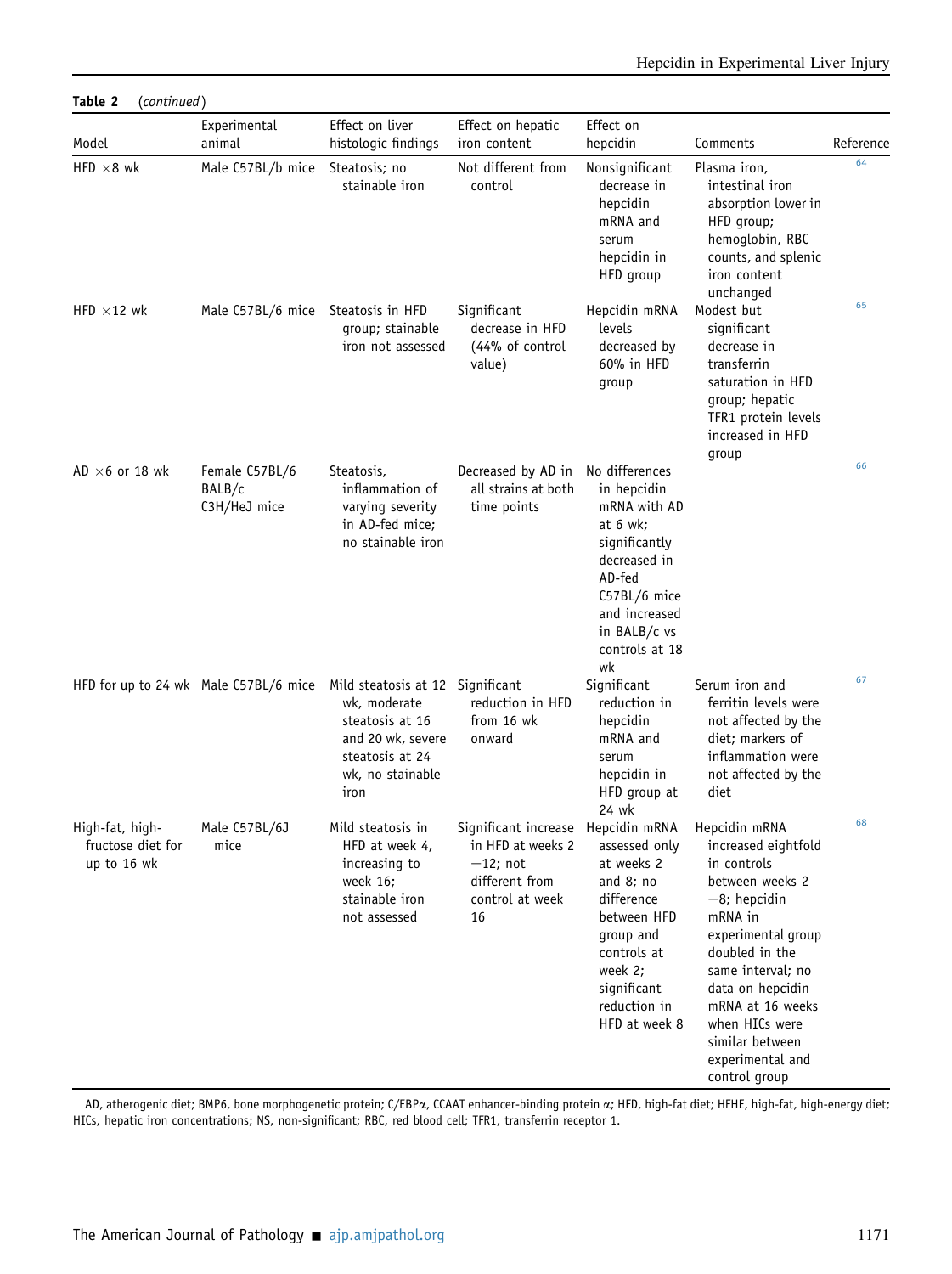| Model                                                                  | Experimental<br>animal                                    | Effect on liver<br>histologic findings                                                                                                            | Effect on hepatic<br>iron content                                                                            | Effect on hepcidin                                                                                                                       | Comments                                                                                                                                  | Reference |
|------------------------------------------------------------------------|-----------------------------------------------------------|---------------------------------------------------------------------------------------------------------------------------------------------------|--------------------------------------------------------------------------------------------------------------|------------------------------------------------------------------------------------------------------------------------------------------|-------------------------------------------------------------------------------------------------------------------------------------------|-----------|
| Transgenic mice<br>expressing full-<br>length HCV<br>polyprotein       |                                                           | Male C57BL/6 mice Increased stainable Increased 30%<br>iron; no<br>inflammation                                                                   | -40% vs non-<br>transgenic mice<br>at 8 and 14 mo of<br>aqe                                                  | Stable reduction of<br>approximately<br>30% in hepcidin<br>mRNA and<br>hepatic<br>prohepcidin at 8<br>and 14 mo                          | Decreased C/EBPa<br>DNA-binding<br>activity linked to<br>increased CHOP,<br>increased ROS                                                 | 73        |
| <b>BDL</b>                                                             | Male Sprague-<br>Dawley rats                              | Iron-laden<br>macrophages in<br>areas of necrosis<br>in BDL livers                                                                                | Not reported                                                                                                 | Hepcidin mRNA<br>livers decreased<br>by 6 hours after<br>BDL, remained<br>significantly<br>lower for at least<br>2 wk                    | Decreased gp130<br>mRNA and<br>phosphorylated<br>STAT3 protein<br>and nuclear<br>translocation<br>after BDL                               | 74        |
| Hepatic congestion Lewis rats<br>(IVC ligation)                        |                                                           | Severe congestion;<br>hemosiderin-<br>laden<br>macrophages                                                                                        | Increased in IVC-<br>ligated animals;<br>contribution<br>from increased<br>RBC content was<br>not determined | Hepcidin mRNA<br>significantly<br>reduced in IVC-<br>ligated group;<br>serum hepcidin<br>in IVC-ligated<br>group higher only<br>at day 4 | Hepatic IL-6 and<br>BMP6 mRNA<br>levels and serum<br>IL-6 significantly<br>higher in IVC<br>group                                         | 75        |
| Hereditary<br>tyrosinemia type<br>1 model ( $Fah^{-/-}$<br>mouse)      | 129/SvEvTac mice                                          | Patchy increase in<br>iron staining                                                                                                               | Significant increase Significant<br>in $Fah^{-/-}$ versus<br>control                                         | reduction in<br>hepcidin mRNA<br>in $Fah^{-/-}$ preceded<br>increase in HICs                                                             | Reduction in<br>hepcidin mRNA<br>mediated in part<br>by decreased<br>TFR2 expression                                                      | 76        |
| week $\times$ 15 wk,<br>$CCl4$ i.p. 2 times<br>per week $\times$ 12 wk | TAA i.p. 3 times per Female FVB/N mice Mild inflammation, | similar extent of<br>fibrosis with TAA<br>and CCl4; iron in<br>macrophages<br>adjacent to septa<br>in both; iron in<br>hepatocytes only<br>in TAA | Significant increase Hepcidin mRNA<br>in TAA but not<br>$\text{Cl}_4$ vs control                             | significantly<br>lower in TAA than<br>control; CCl4 not<br>different from<br>control                                                     | CHOP mRNA<br>uprequlated in<br>TAA group with<br>no change in<br>$CCl4$ ; IL- 6 mRNA<br>upregulated in<br>$CCl4$ with no<br>change in TAA | 77        |
| TAA or CCl <sub>4</sub> i.p.<br>twice a wk for 8<br>wk                 | Male Albino rats                                          | Not reported                                                                                                                                      | Not reported                                                                                                 | Hepcidin mRNA<br>levels<br>significantly<br>decreased in TAA<br>qroup,<br>significantly<br>increased in $CCL$                            | Hemoglobin, serum<br>iron, transferrin<br>saturation<br>significantly<br>decreased in CCl <sub>4</sub>                                    | 78        |

<span id="page-7-0"></span>

Bloomer and Brown

BDL, bile duct ligation; BMP6, bone morphogenetic protein; CCL<sub>4</sub>, carbon tetrachloride; C/EBPa, CCAAT enhancer-binding protein a; CHOP, CCAAT enhancerbinding protein homologous protein; gp130, glycoprotein 130; HCV, hepatitis C virus; HICs, hepatic iron concentrations; IVC, inferior vena cava; RBC, red blood cell; ROS, reactive oxygen species; TAA, thioacetamide; TFR2, transferrin receptor 2.

mice,  $56-58$  $56-58$  $56-58$  the reason for these variable results is not known, although it is possible that the specifics of the ethanol regimen and duration of treatment may be important variables.

These data suggest that downregulation of hepcidin expression by alcohol ingestion may be linked to dysregulated iron metabolism in humans with alcoholic liver disease, but there are caveats regarding this conclusion. First, few investigations have addressed ethanol-induced alterations in hepcidin expression within the larger context of iron metabolism. An exception is a study from Varghese et al $^{60}$  $^{60}$  $^{60}$  in which mice ingesting an ethanolcontaining liquid diet were examined at 2, 4, 8, and 12 weeks. These investigators found that Hamp mRNA and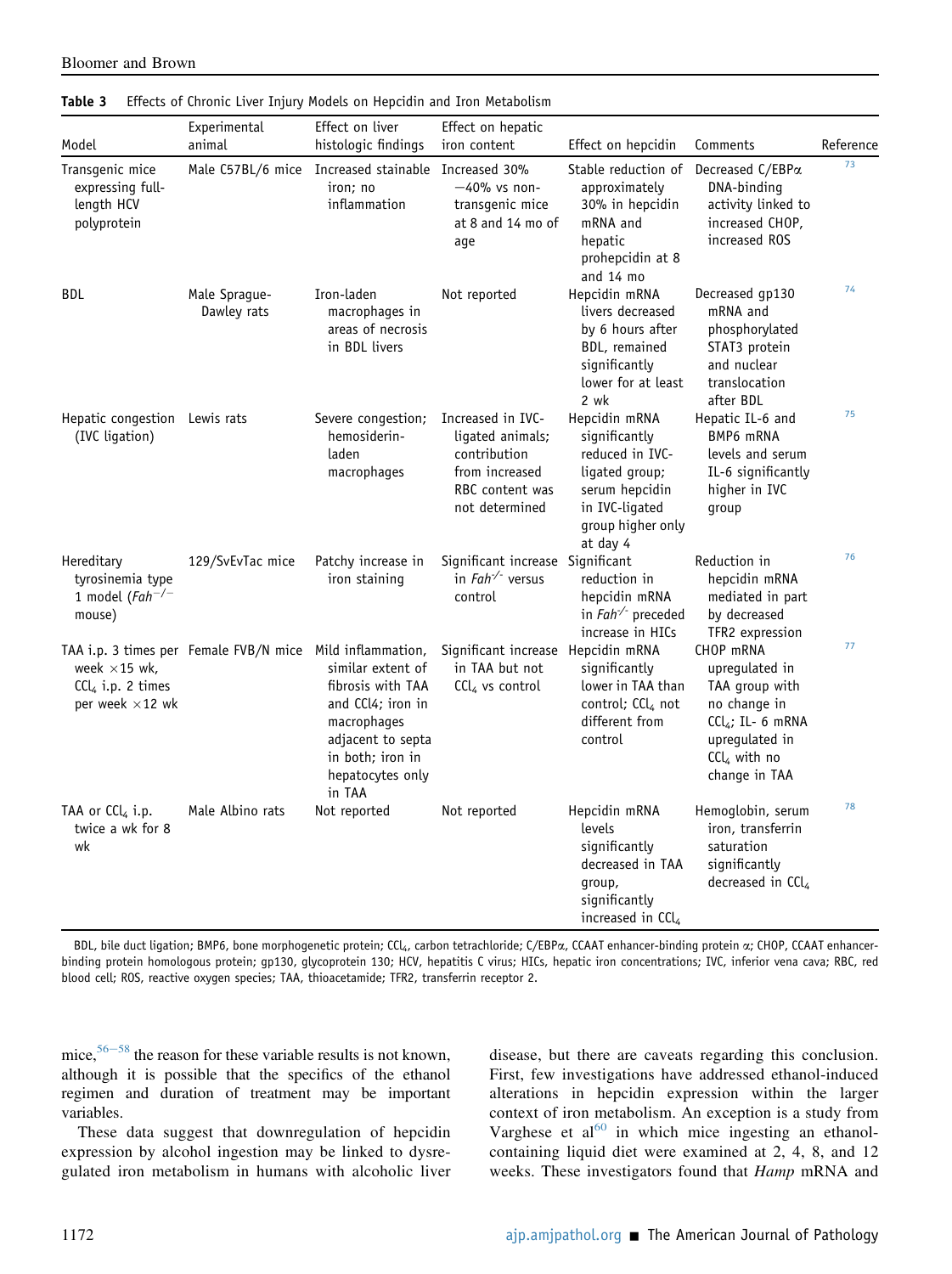serum levels were downregulated after only 12 weeks of ethanol consumption. At that same timepoint, hepatic iron and ferritin levels were significantly lower in ethanol-fed mice, whereas duodenal ferroportin protein and serum iron levels were elevated versus controls. Although these data suggest that the ethanol-mediated reduction in hepatic iron may be the initial event that triggers the subsequent alterations, the mechanism for the decrease in liver iron in response to ethanol remains obscure. It is likewise unclear why TFR1 levels were lower in the livers of the ethanol-fed animals despite the reduction in iron stores.

Second, the lack of iron accumulation in response to suppression of hepcidin in these models has not been adequately explained. The studies Bridle et al,  $54$  Heritage et al,  $\frac{58}{3}$  and Flanagan et al,  $\frac{1}{2}$  found no change in hepatic iron concentrations (HICs) resulting from ethanol treatment; HICs were not assessed in the short-term experiments of Harrison-Findik et al<sup>55</sup> and Ohtake et al.<sup>[56](#page-13-11)</sup> Data regarding intestinal iron uptake in these models are scarce, but Fla-nagan et al<sup>[59](#page-13-14)</sup> found no effect of ethanol on iron absorption, even in the strain in which Hamp mRNA was down-regulated by ethanol.<sup>[59](#page-13-14)</sup> These results are unsurprising in light of experiments performed decades before the discovery of hepcidin that found no effect of ethanol on hepatic iron content in rodents. $69-71$  $69-71$  $69-71$  Nonetheless, the reproducible reduction in *Hamp* mRNA without an obvious effect on liver iron content in these models is perplexing. Some authors have proposed that iron does not increase in these models because hepatic iron accumulation is a slow process. This rationale is based on an analogy with HFE-linked HH, in which iron increases incrementally as a result of the relatively modest effect of HFE mutations on HAMP expression. However, the reductions in Hamp mRNA in some of these models are large, and one might reasonably predict that they would have greater effects on iron absorption than do the *HFE* mutations. In any event, the assumption that, given sufficient time, ethanol-mediated suppression of hepcidin would lead to hepatic iron accumulation in these models needs to be verified experimentally. In one of the few long-term studies on this topic, Bloomer et  $al<sup>61</sup>$  $al<sup>61</sup>$  $al<sup>61</sup>$  observed modest increases in HICs with no change in *Hamp* mRNA levels in mice consuming ethanol in their drinking water for  $>10$  months. There was no histologic inflammation or evidence of oxidative stress in the livers of the ethanol-treated mice in this study; thus, additional research is needed to clarify the mechanism of ethanol-induced alterations in iron metabolism in this model.

NAFLD is another common condition associated with dysregulated iron metabolism. Similar to ethanol treatment, downregulation of hepcidin expression has been observed in several rodent models of fatty liver (Table  $2)^{62-68}$  $2)^{62-68}$  $2)^{62-68}$ ; however, in some instances, this downregulation has occurred in the context of decreased hepatic iron stores and/or increased iron utilization. In the first

study examining this question, Le Guenno et  $al^{62}$  $al^{62}$  $al^{62}$  fed rats a high-fat/high-energy (HFHE) diet to create a state of insulin resistance, which is commonly associated with NAFLD. Although liver histologic findings were not reported this study, the livers of animals on the HFHE diet were described as macroscopically steatotic, and both hepatic and splenic iron content decreased in the HFHEfed rats. Hamp mRNA levels decreased significantly in the livers of animals fed the HFHE diet at the same time that their hemoglobin concentrations were higher and transferrin saturations lower. Taken together, these findings suggest that the reduction in hepcidin expression was a response to increased iron utilization resulting from enhanced erythropoiesis. Similarly, Chung et  $al<sup>63</sup>$  $al<sup>63</sup>$  $al<sup>63</sup>$ observed reductions in both Hamp mRNA and HICs in mice fed a high-fat diet (HFD) for 16 weeks. In that study, the HFD was associated with an inflammatory response, as shown by elevated levels of the major murine acute-phase reactant serum amyloid A in the HFD-fed mice. The authors noted that despite the reduction in *Hamp* mRNA compared with controls, hepcidin transcript levels were high relative to the iron stores of the HFD mice, presumably because its expression was driven by inflammation.

Likewise, Sonnweber et al<sup>[64](#page-13-19)</sup> found that *Hamp* mRNA levels were reduced in mice fed a HFD for 8 weeks, but they observed no change in hepatic iron or hemoglobin concentrations. These investigators demonstrated that both intestinal iron absorption and plasma iron levels were decreased with the HFD. Furthermore, the addition of dietary carbonyl iron failed to augment HICs in mice fed the HFD versus a nearly threefold elevation in mice fed the standard diet with carbonyl iron, reinforcing the conclusion that the HFD impaired intestinal iron uptake. The authors proposed that the net effect of the HFD was to cause systemic iron deficiency, which suggests that HICs in the HFDfed mice might have decreased had the experiment been performed for a longer period. The early reduction in *Hamp* mRNA may thus represent a response to low plasma iron, but the mechanism initiating this cascade of events (ie, reduced iron absorption) was not identified in this study. Moreover, the reduction in intestinal iron uptake in the face of decreased hepcidin expression implies either a disjunction between the level of hepcidin transcripts and its biological activity or the existence of a mechanism for modulation of iron uptake that supersedes or opposes the effects of hepcidin.

Similar to the work discussed above, Padda et  $al<sup>65</sup>$  $al<sup>65</sup>$  $al<sup>65</sup>$  found that mice fed a HFD for 12 weeks exhibited hypoferremia, decreases in transferrin saturation and HICs, and increases in TFR1 levels. Together with the observed reduction in hepcidin expression, these findings indicate that the HFD resulted in a state of iron deficiency. Contrary to the findings of Sonnweber et al,  $64$  these authors reported that supplementation of the HFD with carbonyl iron resulted in increases in serum iron, transferrin saturation, and HICs and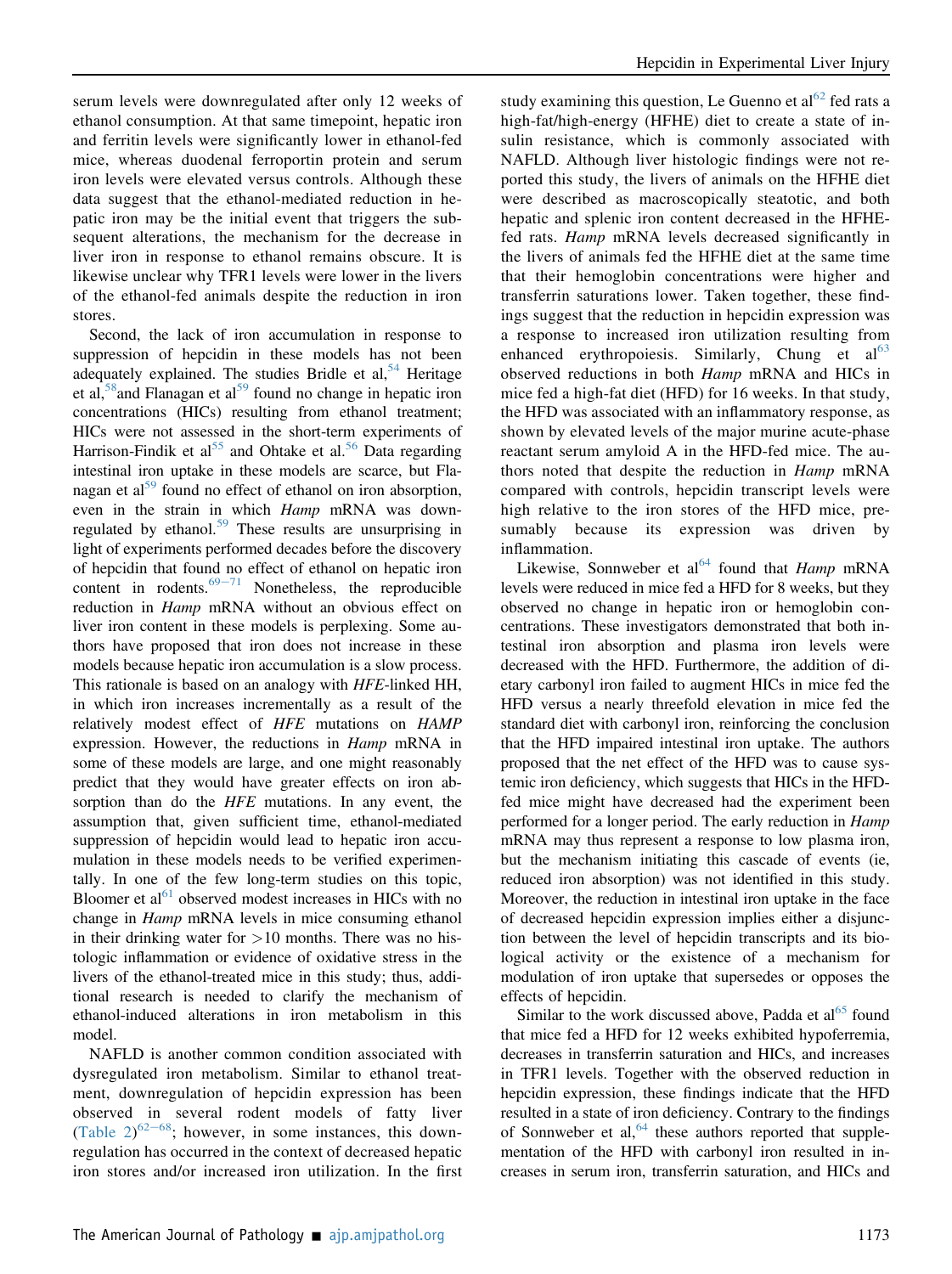reduced TFR1 levels. The reason for the differing outcomes of these experiments is not clear.

In a different model of fatty liver, Bloomer et  $al^{66}$  $al^{66}$  $al^{66}$  reported that an atherogenic diet decreased HICs in three different strains of mice after 6 weeks; this difference was less prominent after 18 weeks on the atherogenic diet, but the change in HICs was not accompanied by significant alterations in Hamp mRNA at either time point. In addition to steatosis, this model elicits an inflammatory response of variable intensity in the different strains, but no correlation was observed between hepcidin and markers of inflammation in any of the strains.

The models discussed above suggest that inflammation modulates the effects of steatosis on hepatic iron metabolism. A recent study from Varghese et  $al<sup>67</sup>$  demonstrated that fatty liver per se alters liver iron content and hepcidin expression in the absence of an inflammatory response. These investigators examined the effects of an HFD on iron homeostasis in mice at multiple timepoints and found that HICs were reduced at 16 weeks, followed by decreased Hamp mRNA and serum levels at 24 weeks in the mice fed the HFD. Markers of inflammation (serum C-reactive protein and hepatic expression of serum amyloid A and IL-6) were unaltered at all timepoints in the mice fed the HFD. These data suggest that the reduction in hepcidin expression in the HFD-fed mice was a physiologic response to the change in liver iron stores, but the reason for the latter remains obscure.

The findings $68$  in a model of insulin resistance elicited by a high-fat, high-fructose (HFHFr) diet stand in contrast to the studies discussed above. Despite lower dietary iron intake (resulting from the lower iron content of the HFHFr diet and reduced intake), HICs were modestly elevated at 2, 4, 8, and 12 weeks on the HFHFr diet but similar to control levels at 16 weeks. Hamp mRNA levels did not differ between HFHFr-fed mice and controls at 2 weeks; thus, the increase in HICs was not preceded by an alteration in hepcidin expression. Although hepcidin transcript levels were significantly lower in the HFHFr mice versus controls at 8 weeks, this finding was driven by a large increase in Hamp mRNA in the control mice between weeks 2 and 8, which was itself independent of a major change in HICs in that group, making the changes in hepcidin expression levels difficult to interpret.

Taken together, reductions in Hamp mRNA and hepatic iron content are observed in different models of fatty liver, several of which are associated with evidence of iron deficiency. In some cases, the effects of fatty liver on hepcidin appear to be modulated by inflammatory responses, but most of these reports lack data on inflammation and few assessed oxidative stress. Although generally uninformative with respect to the mechanisms leading to elevated iron markers and hepatic iron accumulation in NAFLD, these models may be useful to study the pathogenesis of iron deficiency in fatty liver, which is common, especially in patients with morbid obesity. $\frac{72}{2}$  $\frac{72}{2}$  $\frac{72}{2}$ 

Other Models of Chronic Liver Injury

Effects of several other forms of chronic liver injury on hepcidin and iron metabolism have been reported [\(Table 3](#page-7-0)).<sup>[73](#page-13-24)–[78](#page-13-24)</sup> Nishina et al<sup>73</sup>studied the effects of hepatitis C infection on iron metabolism using a transgenic mouse expressing the full-length hepatitis C polyprotein coding region under the control of the albumin promoter. Although the presence of the transgene did not result in hepatic inflammation or other histologic signs of injury, Hamp mRNA and prohepcidin were reduced by approximately 30% in the livers of transgenic mice versus nontransgenic controls at 8 and 14 months of age, and these changes were accompanied by an increase in liver iron content of comparable magnitude. The decrease in hepcidin expression in the livers of transgenic mice was associated with diminished DNA-binding activity of C/EBPa; this diminished activity was attributed to an increase in CHOP, which in turn was linked to higher levels of reactive oxygen species production. Whether suppression of reactive oxygen species production was able to reverse or mitigate this series of events was not reported.

In a model of cholestatic liver injury,  $74$  hepcidin expression decreased significantly 3 days and 2 weeks after bile duct ligation (BDL), whereas plasma hepcidin levels decreased as early as 6 hours after BDL. Although hepatic IL6 mRNA levels were increased, expression of gp130 (the IL-6 receptor) and phosphorylated STAT3 immunoreactivity were reduced after BDL, likely accounting for the decrease in hepcidin expression. Despite the reduction in Hamp mRNA, stainable iron in the BDL rats was localized to macrophages. Because low hepcidin favors mobilization of iron from macrophages, this finding may represent iron accumulation resulting from the ingestion of necrotic cells by macrophages. These authors also found that HAMP mRNA levels were significantly lower than controls in a small group of patients with chronic cholestatic liver disease. Interestingly, this finding was not associated with an increase in hepatic iron content, which is consistent with other studies that have found that secondary iron overload is less common in cholestatic liver disease than in other forms of chronic liver disease in humans.<sup>[79](#page-13-32)</sup>

Suzuki et al<sup>[75](#page-13-26)</sup> used inferior vena cava (IVC) ligation to evaluate the effects of hepatic congestion on iron metabolism. Hemoglobin levels decreased sharply in IVC-ligated rats 1 week after surgery but gradually increased during the next 11 weeks. Despite the improvement, hemoglobin levels remained significantly lower in the IVC-ligated animals where it was accompanied by signs of iron deficiency (microcytosis and decreased serum iron and transferrin saturation). Although Hamp mRNA levels in the IVCligated animals were higher than in rats with similar degrees of anemia resulting from phlebotomy or phenylhydrazine-induced hemolysis, serum hepcidin levels were elevated in the IVC-ligated rats only on day 4. Hepatic iron content was not evaluated quantitatively, but iron stains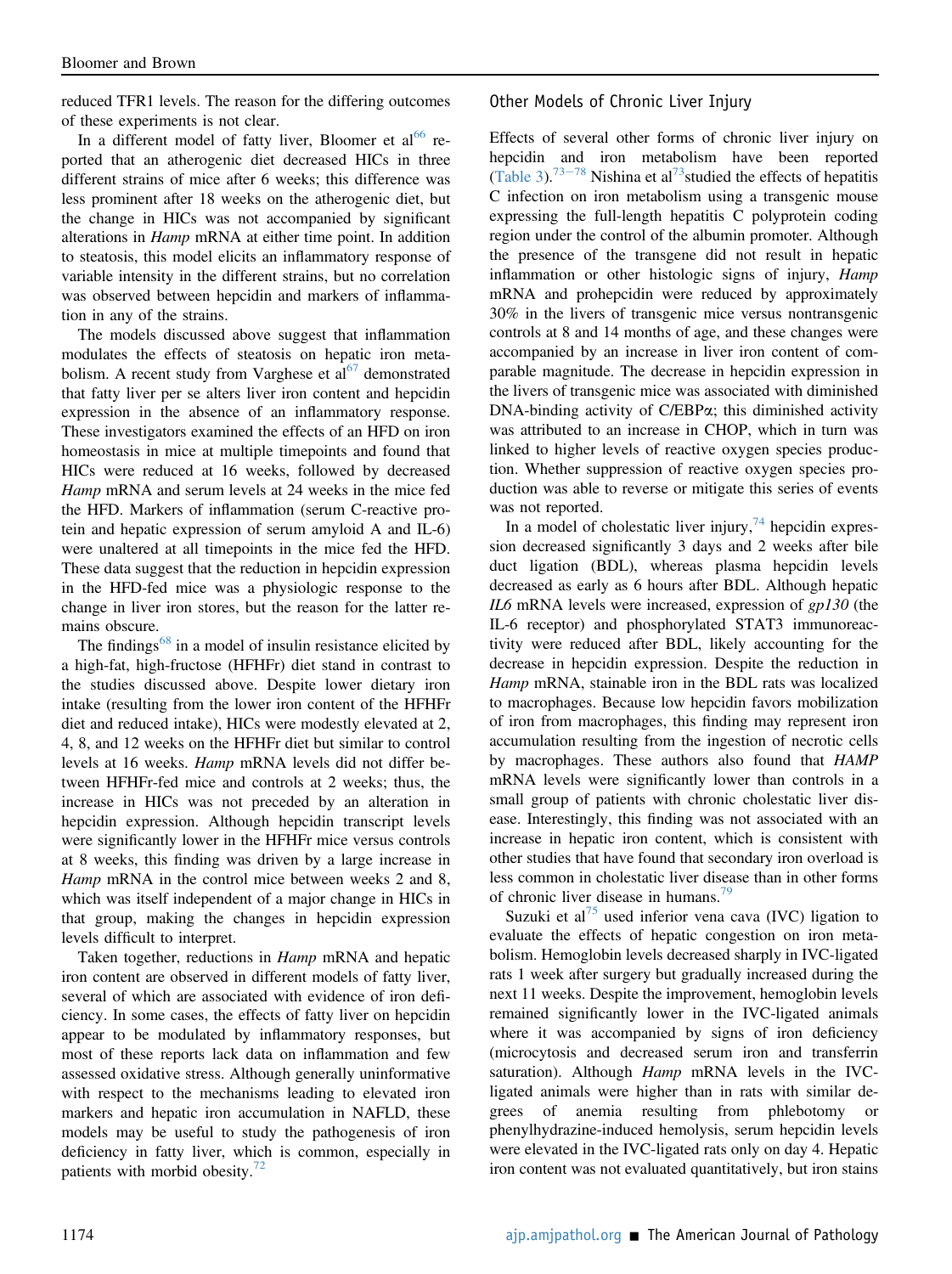highlighted hemosiderin-laden macrophages. Hepatic *Bmp6* and IL6 mRNA and serum IL-6 levels were significantly increased in the IVC-ligated rats versus controls, presumably accounting for the persistent increase in hepcidin expression. These findings suggest that this model of congestive hepatopathy reproduces features of anemia of chronic inflammation or chronic disease.

Bao et al<sup>[76](#page-13-27)</sup> studied iron metabolism in Fah knockout mice, a model of hereditary tyrosinemia type 1.  $Fah^{-1}$  mice treated with 2-(2-nitro-4-trifluoromethylbenzoyl)-1,3 cyclohexanedione (NTBC), a drug that blocks tyrosine catabolism upstream of fumarylacetoacetate hydrolase, have prolonged liver injury-free survival; withdrawal of NTBC leads to development of phenotypic manifestations of tyrosinemia. In  $Fah^{-1}$  mice, Hamp mRNA levels decreased significantly 1 week after withdrawal of NTBC; liver iron content doubled at 3 weeks and more than tripled at 5 weeks after NTBC withdrawal compared with animals maintained on NTBC. Notably, the reduction in hepcidin expression preceded overt manifestations of liver injury, such as elevated aminotransferases and increased hepatocyte apoptosis. These authors found that TfR2 expression decreased in  $Fah^{-1}$  mice withdrawn from NTBC with a time course similar to that of *Hamp*; administration of a TfR2overexpressing adenovirus to  $Fah^{-1}$  mice rescued hepcidin expression and mitigated but did not completely prevent iron accumulation.

Thioacetamide (TAA) and  $CCl<sub>4</sub>$  are commonly used to induce hepatic fibrosis in rodents. The contrasting effects of repeated administration of these agents on iron metabolism have been addressed in 2 studies.<sup>[77,](#page-13-28)[78](#page-13-29)</sup> Mueller et al<sup>[77](#page-13-28)</sup> were the first to report that long-term TAA treatment resulted in a modest decrease in *Hamp* transcripts with a larger decrement in hepatic prohepcidin and an approximately twofold elevation in hepatic iron content. In contrast, iron content, Hamp mRNA, and protein were unaffected by long-term  $CCl<sub>4</sub>$  treatment despite comparable stages of hepatic fibrosis to the TAA-treated mice. In both models, macrophages were the predominant site of iron deposition with mild hepatocellular iron seen in the TAA model. The reduction in hepcidin expression in TAA livers was associated with greatly diminished binding of C/EBPa to the hepcidin promoter in extracts from TAA livers compared with CCl<sub>4</sub>-treated livers, an effect attributed to the higher levels of CHOP in the former. Notably, IL6 expression was unaffected by TAA but robustly increased by  $CCl<sub>4</sub>$ treatment.

The latter finding was confirmed in another study comparing these agents. Gheith and El-Mahmoudy<sup> $/8$ </sup> did not evaluate hepatic iron metabolism but instead examined the effects of TAA and  $CCl<sub>4</sub>$  on hematologic parameters, providing important context to the changes in hepatic iron metabolism. They demonstrated that although long-term TAA treatment did not affect hemoglobin levels or red blood cell indexes, rats treated with  $CCl<sub>4</sub>$  developed a microcytic anemic with significantly decreased serum iron

and transferrin saturation. Serum ferritin increased in both models, although to a lesser degree in the CCl<sub>4</sub>-treated animals. In agreement with the study by Mueller et al,  $\frac{7}{7}$  they found that TAA modestly depressed Hamp mRNA, but in contrast with the earlier work, they observed a twofold upregulation of *Hamp* mRNA by  $CCl_4$ , consistent with the induction of IL6 in that model. These results suggest that the predominant effect of long-term  $CCl<sub>4</sub>$  treatment on iron metabolism involves the development of anemia of inflammation or chronic disease. In this instance, the results of long-term treatment are similar to those of short-term CCl4 administration discussed above. The effects of longterm TAA treatment on iron homeostasis have not been examined in detail, but Mueller et  $al^{77}$  $al^{77}$  $al^{77}$  reported modest suppression of *Hamp* mRNA for  $>6$  days after a single dose of TAA. Interestingly, this finding was associated with iron accumulation in macrophages but not hepatocytes. As discussed earlier, this pattern of iron accumulation presumably reflects the ingestion of necrotic cells and debris rather than lowered levels of hepcidin. Thus, the significance of the suppression of hepcidin in this context remains to be determined.

These studies demonstrate that although hepcidin expression is suppressed in several models of chronic liver injury, the effect of decreased levels of Hamp mRNA on iron status is inconsistent. Conversely, some of models of chronic liver injury are characterized by alterations in iron metabolism that are in keeping with anemia of chronic disease. Whether this variability is the consequence of differing mechanisms of injury or differing levels of opposing influences on hepcidin, such as inflammation and oxidative stress, is unclear. It is especially noteworthy that ostensibly similar models of toxic liver injury (TAA and CCl4) have contrasting effects on hepcidin and iron metabolism. Elevated levels of CHOP resulting from oxidative stress have been linked to suppression of hepcidin expression ([Figure 1\)](#page-4-0). The findings in mice receiving long-term TAA administration and in the hepatitis C virus transgenic mice discussed above are consistent with this mechanism. However, one might expect CHOP to increase in  $\text{Cl}_4$ administration as well, given that the toxicity of  $CCl<sub>4</sub>$  is known to involve the generation of free radicals. The reason it does not and why different forms of liver injury have different impacts on hepcidin expression remain to be determined.

#### Summary and Future Directions

A few general observations emerge from this review. First, models of acute liver injury in rodents are often associated with elevated inflammatory mediators, upregulation of hepcidin gene expression, and hypoferremia [\(Figure 1](#page-4-0)). Although these events appear typical of an acute-phase response, the precise relationship between levels of hepcidin transcripts and changes in serum iron in these models deserves further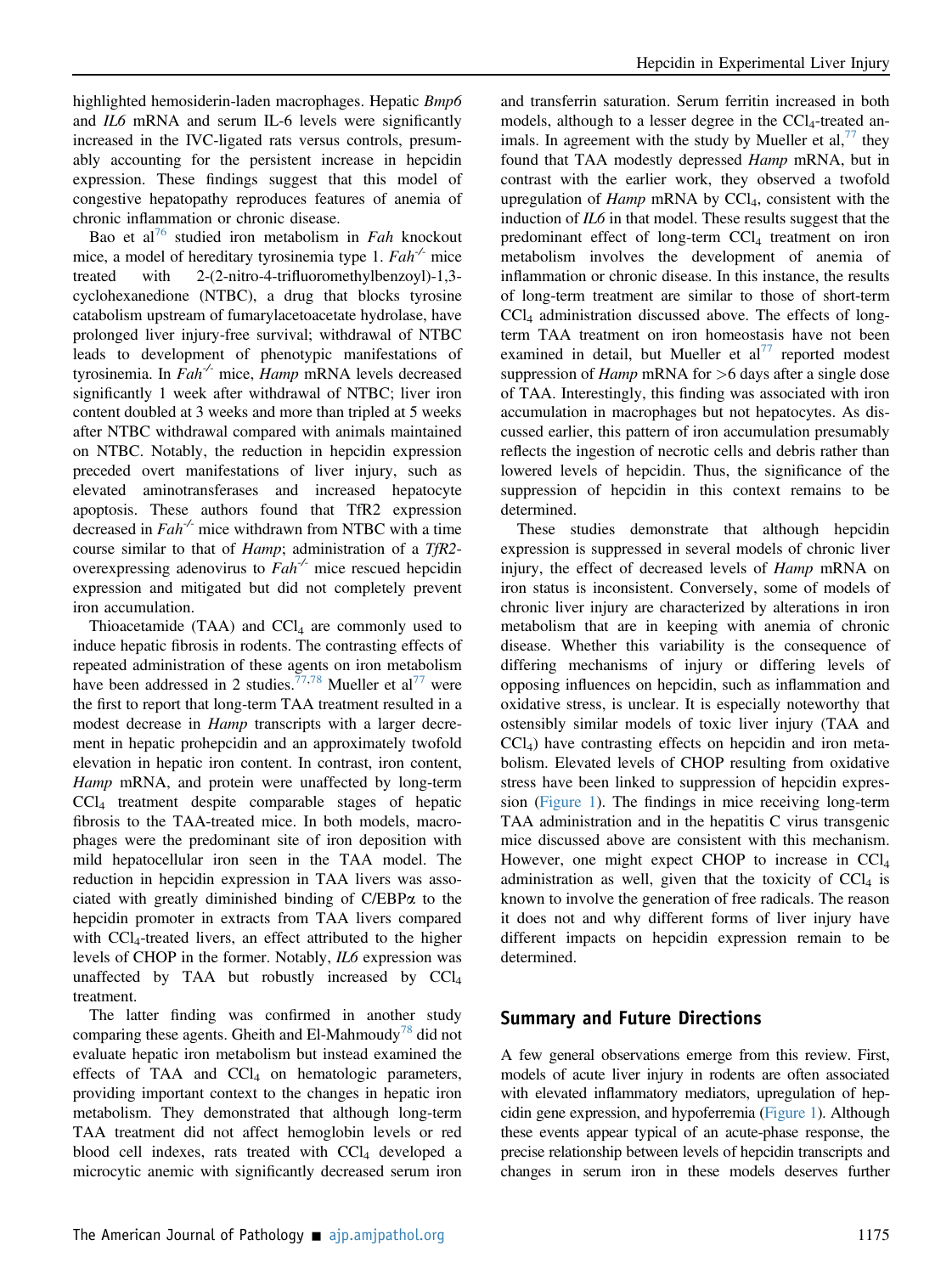attention. Reductions in serum iron that are not preceded by increases in Hamp mRNA have been termed hepcidinindependent hypoferremia[.8](#page-11-4)[,36](#page-12-25)[,80](#page-14-0)[,81](#page-14-1) This phenomenon is not well understood, but its existence highlights the fact that little is known about the means by which the synthesis and secretion of hepcidin are regulated, whether there are factors that modulate the activity of hepcidin at the cellular level, and so on. A detailed understanding of these processes might shed light on the reasons that hepcidin transcript levels sometimes do not correspond with measurements of the peptide or propeptide in the blood and why serum iron levels sometimes decrease in the absence of changes in the latter. These are important questions for future study because of their implications for understanding not only the regulation of iron metabolism broadly but also specifically in the area of liver disease, where much of the existing data that implicate hepcidin in the dysregulation of iron metabolism is limited to measurements of hepcidin mRNA.

Second, this review shows that hepcidin expression is uniformly reduced in diverse models of chronic liver injury that span a wide spectrum of histologic severity. These studies support the concept that chronic liver injury is associated with suppression of hepcidin, but whether this is the primary or sole mechanism accounting for the dysregulation of iron metabolism in humans with chronic liver disease requires additional study. Caveats regarding the correlation or lack thereof between Hamp mRNA and its effects on iron metabolism apply equally to the chronic injury models reviewed here, which do not consistently demonstrate the alterations in iron metabolism that would be predicted to occur in response to reductions in hepcidin expression.

In a few instances, the apparent discrepancy between changes in hepcidin transcript levels and HICs was resolved when the effects of the chronic liver injury on iron metabolism at a systemic level were evaluated. Without data on serum iron parameters, red blood cell numbers and indexes, and/or rates of intestinal iron absorption, it is possible to misconstrue the significance of decreases in Hamp mRNA. The studies that found evidence of iron deficiency resulting from chronic liver injury cast reductions in Hamp mRNA in a far different light than might be assumed in the absence of this information. Furthermore, the fact that some models of liver injury are causes of iron deficiency is itself an intriguing finding that is deserving of investigation.

Future studies should examine how alterations in mechanisms that regulate iron metabolism evolve over time in response to liver injury. Any form of liver injury potentially involves the activation of multiple pathways, some of which have opposing effects on hepcidin expression. Information regarding the net effect of opposing inputs on hepcidin is limited, and even less is known about how the response to these inputs may change over time.[66,](#page-13-21)[82,](#page-14-2)[83](#page-14-3) For example, several of the models of acute liver injury  $(I-R, CCl<sub>4</sub>, and ionizing radiation)$  are classic examples of injuries caused by excessive free

radical production. Why then do the effects of inflammation predominate over the hepcidin-suppressive effects of oxidative stress in the short-term setting, whereas in chronic liver injury downregulation of hepcidin expression is attributed to oxidative stress, notwithstanding the fact that inflammation and oxidative stress may also coexist in the latter? Whether this is explicable entirely because of the intensity of the signal remains to be determined, as does further information concerning the binary role of oxidative stress as both a positive regulator of hepcidin expression (via stimulation of BMP6 expression by SECs) and a negative regulator (based on its effects on CHOP, C/EBPa, and so on). Additional information on these topics will help to clarify relationships among injury, hepcidin, and iron metabolism in chronic liver disease.

#### References

- <span id="page-11-0"></span>1. [Ganne-Carrié N, Christidis C, Chastang C, Ziol M, Chapel F,](http://refhub.elsevier.com/S0002-9440(21)00156-5/sref1) [Imbert-Bismut F, Trinchet J, Guettier C, Beaugrand M: Liver](http://refhub.elsevier.com/S0002-9440(21)00156-5/sref1) [iron is predictive of death in alcoholic cirrhosis: a multivariate](http://refhub.elsevier.com/S0002-9440(21)00156-5/sref1) [study of 229 consecutive patients with alcoholic and/or hepatitis](http://refhub.elsevier.com/S0002-9440(21)00156-5/sref1) [C virus cirrhosis: a prospective follow up study. Gut 2000, 46:](http://refhub.elsevier.com/S0002-9440(21)00156-5/sref1)  $277 - 282$  $277 - 282$  $277 - 282$
- 2. [George DK, Goldwurm S, MacDonald GA, Cowley LL, Walker NI,](http://refhub.elsevier.com/S0002-9440(21)00156-5/sref2) [Ward PJ, Jazwinska EC, Powell LW: Increased hepatic iron con](http://refhub.elsevier.com/S0002-9440(21)00156-5/sref2)[centration in nonalcoholic steatohepatitis is associated with increased](http://refhub.elsevier.com/S0002-9440(21)00156-5/sref2) fibrosis. Gastroenterology 1998,  $114:311-318$  $114:311-318$
- 3. [Hezode C, Cazeneuve C, Coue O, Roudot-Thoraval F, Lonjon I,](http://refhub.elsevier.com/S0002-9440(21)00156-5/sref3) [Bastie A, Duvoux C, Pawlotsky JM, Zafrani ES, Amselem S,](http://refhub.elsevier.com/S0002-9440(21)00156-5/sref3) [Dhumeaux D: Liver iron accumulation in patients with chronic active](http://refhub.elsevier.com/S0002-9440(21)00156-5/sref3) [hepatitis C: prevalance and role of hemochromatosis gene mutations](http://refhub.elsevier.com/S0002-9440(21)00156-5/sref3) [and relationship with hepatic histological lesions. J Hepatol 1999, 31:](http://refhub.elsevier.com/S0002-9440(21)00156-5/sref3) [979](http://refhub.elsevier.com/S0002-9440(21)00156-5/sref3)-[984](http://refhub.elsevier.com/S0002-9440(21)00156-5/sref3)
- 4. [Pietrangelo A: Iron in NASH, chronic liver diseases and HCC: how](http://refhub.elsevier.com/S0002-9440(21)00156-5/sref4) [much iron is too much? J Hepatol 2009, 50:249](http://refhub.elsevier.com/S0002-9440(21)00156-5/sref4)-[251](http://refhub.elsevier.com/S0002-9440(21)00156-5/sref4)
- <span id="page-11-1"></span>5. [Pigeon C, Ilyin G, Courselaud B, Leroyer P, Turlin B, Brissot P,](http://refhub.elsevier.com/S0002-9440(21)00156-5/sref5) [Loréal P: A new mouse liver-speci](http://refhub.elsevier.com/S0002-9440(21)00156-5/sref5)fic gene, encoding a protein [homologous to human antimicrobial peptide hepcidin, is over](http://refhub.elsevier.com/S0002-9440(21)00156-5/sref5)[expressed during iron overload. J Biol Chem 2001, 276:](http://refhub.elsevier.com/S0002-9440(21)00156-5/sref5) [7811](http://refhub.elsevier.com/S0002-9440(21)00156-5/sref5)-[7819](http://refhub.elsevier.com/S0002-9440(21)00156-5/sref5)
- <span id="page-11-2"></span>6. [Park CH, Valore EV, Waring AJ, Ganz T: Hepcidin, a urinary anti](http://refhub.elsevier.com/S0002-9440(21)00156-5/sref6)[microbial peptide synthesized in the liver. J Biol Chem 2001, 276:](http://refhub.elsevier.com/S0002-9440(21)00156-5/sref6) [7806](http://refhub.elsevier.com/S0002-9440(21)00156-5/sref6)-[7810](http://refhub.elsevier.com/S0002-9440(21)00156-5/sref6)
- <span id="page-11-3"></span>7. [Nemeth E, Tuttle MS, Powelson J, Vaughn MB, Donovan A,](http://refhub.elsevier.com/S0002-9440(21)00156-5/sref7) [Ward DM, Ganz T, Kaplan J: Hepcidin regulates cellular iron ef](http://refhub.elsevier.com/S0002-9440(21)00156-5/sref7)flux [by binding to ferroportin and inducing its internalization. Science](http://refhub.elsevier.com/S0002-9440(21)00156-5/sref7) [2004, 306:2090](http://refhub.elsevier.com/S0002-9440(21)00156-5/sref7)-[2093](http://refhub.elsevier.com/S0002-9440(21)00156-5/sref7)
- <span id="page-11-4"></span>8. [Constante M, Jiang W, Wang D, Raymond VA, Bilodeau M,](http://refhub.elsevier.com/S0002-9440(21)00156-5/sref8) [Santos MM: Distinct requirements for Hfe in basal and induced](http://refhub.elsevier.com/S0002-9440(21)00156-5/sref8) [hepcidin levels in iron overload and in](http://refhub.elsevier.com/S0002-9440(21)00156-5/sref8)flammation. Am J Physiol [2006, 291:G229](http://refhub.elsevier.com/S0002-9440(21)00156-5/sref8)-[G237](http://refhub.elsevier.com/S0002-9440(21)00156-5/sref8)
- <span id="page-11-5"></span>9. [Brown KE, Broadhurst KA, Mathahs MM, Weydert J: Differential](http://refhub.elsevier.com/S0002-9440(21)00156-5/sref9) [expression of stress-inducible proteins in chronic hepatic iron over](http://refhub.elsevier.com/S0002-9440(21)00156-5/sref9)[load. Toxicol Appl Pharmacol 2007, 223:180](http://refhub.elsevier.com/S0002-9440(21)00156-5/sref9)-[186](http://refhub.elsevier.com/S0002-9440(21)00156-5/sref9)
- <span id="page-11-6"></span>10. [Babitt JL, Huang FW, Wrighting DM, Xia Y, Sidis Y,](http://refhub.elsevier.com/S0002-9440(21)00156-5/sref10) [Samad TA, Campagna JA, Chung RT, Schneyer AL, Woolf CJ,](http://refhub.elsevier.com/S0002-9440(21)00156-5/sref10) [Andrews NC, Lin HY: Bone morphogenetic protein signaling by](http://refhub.elsevier.com/S0002-9440(21)00156-5/sref10) [hemojuvelin regulates hepcidin expression. Nat Genet 2006, 38:](http://refhub.elsevier.com/S0002-9440(21)00156-5/sref10)  $531 - 539$  $531 - 539$  $531 - 539$
- <span id="page-11-7"></span>11. [Wang CY, Xu Y, Traeger L, Dogan DY, Xiao X, Steinbicker AU,](http://refhub.elsevier.com/S0002-9440(21)00156-5/sref11) [Babitt JL: Erythroferrone lowers hepcidin by sequestering BMP2/6](http://refhub.elsevier.com/S0002-9440(21)00156-5/sref11)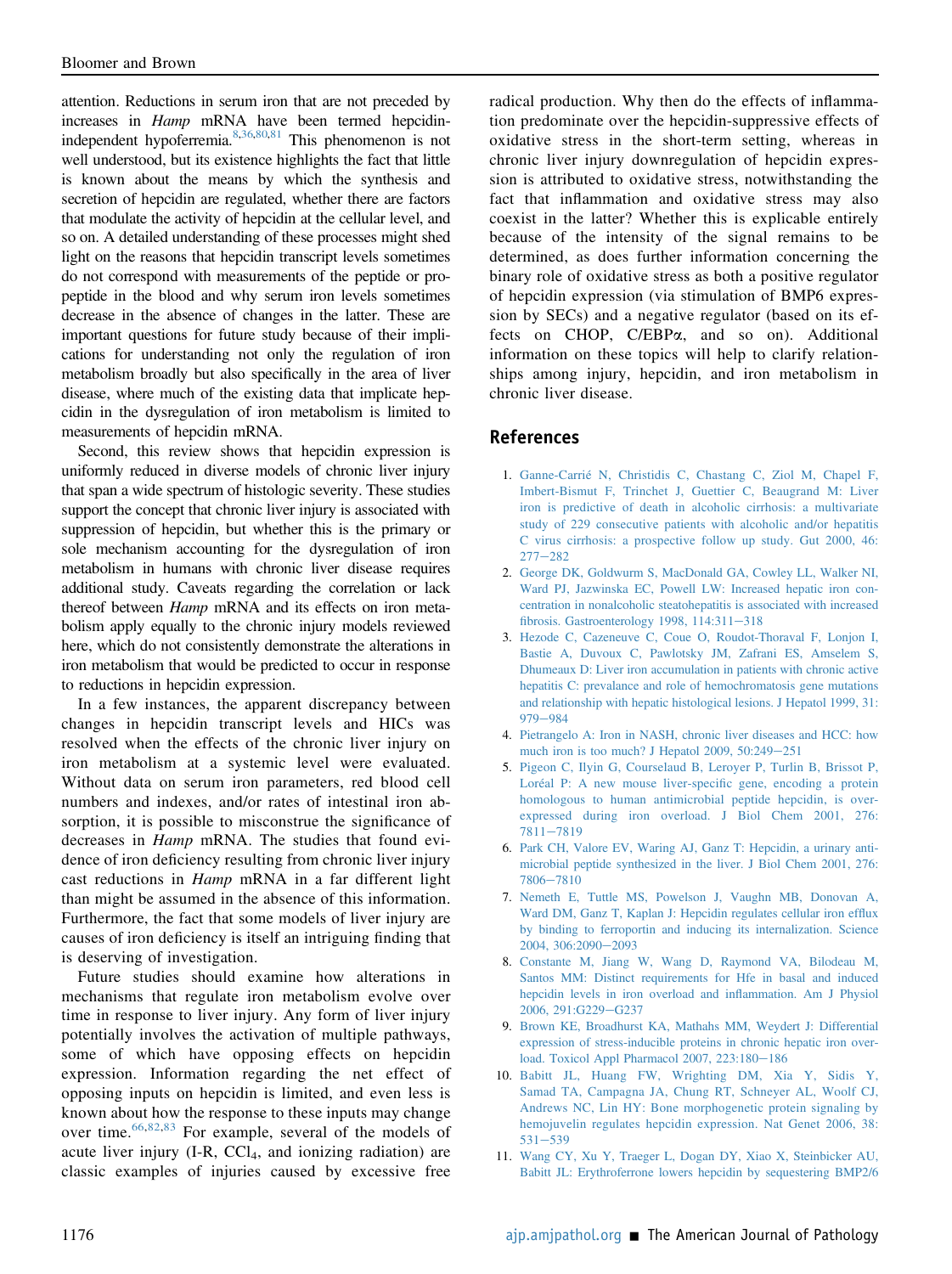[heterodimer from binding to the BMP type I receptor ALK3. Blood](http://refhub.elsevier.com/S0002-9440(21)00156-5/sref11) [2020, 135:453](http://refhub.elsevier.com/S0002-9440(21)00156-5/sref11)-[456](http://refhub.elsevier.com/S0002-9440(21)00156-5/sref11)

- <span id="page-12-0"></span>12. [Gao J, Chen J, De Domenico I, Koeller DM, Harding CO, Fleming RE,](http://refhub.elsevier.com/S0002-9440(21)00156-5/sref12) [Koeberl DD, Enns CA: Hepatocyte-targeted HFE and TFR2 control](http://refhub.elsevier.com/S0002-9440(21)00156-5/sref12) [hepcidin expression in mice. Blood 2010, 115:3374](http://refhub.elsevier.com/S0002-9440(21)00156-5/sref12)-[3381](http://refhub.elsevier.com/S0002-9440(21)00156-5/sref12)
- <span id="page-12-1"></span>13. [Latour C, Besson-Fournier C, Meynard D, Silvestri L, Gourbeyre O,](http://refhub.elsevier.com/S0002-9440(21)00156-5/sref13) [Aguilar-Martinez P, Schmidt PJ, Fleming MD, Roth MP, Coppin H:](http://refhub.elsevier.com/S0002-9440(21)00156-5/sref13) [Differing impact of the deletion of hemochromatosis-associated](http://refhub.elsevier.com/S0002-9440(21)00156-5/sref13) [molecules HFE and transferrin receptor-2 on the iron phenotype of](http://refhub.elsevier.com/S0002-9440(21)00156-5/sref13) [mice lacking bone morphogenetic protein 6 or hemojuvelin. Hep](http://refhub.elsevier.com/S0002-9440(21)00156-5/sref13)[atology 2016, 63:126](http://refhub.elsevier.com/S0002-9440(21)00156-5/sref13)-[137](http://refhub.elsevier.com/S0002-9440(21)00156-5/sref13)
- <span id="page-12-2"></span>14. [Knittel T, Fellmer P, Mueller L, Ramadori G: Bone morphoge](http://refhub.elsevier.com/S0002-9440(21)00156-5/sref14)[netic protein-6 is expressed in nonparenchymal liver cells and](http://refhub.elsevier.com/S0002-9440(21)00156-5/sref14) [upregulated by transforming growth factor-b1. Exp Cell Res](http://refhub.elsevier.com/S0002-9440(21)00156-5/sref14) [1997, 232:262](http://refhub.elsevier.com/S0002-9440(21)00156-5/sref14)-[269](http://refhub.elsevier.com/S0002-9440(21)00156-5/sref14)
- 15. [Zhang A-S, Anderson SA, Wang J, Yang F, DeMaster K, Ahmed R,](http://refhub.elsevier.com/S0002-9440(21)00156-5/sref15) [Nizzi CP, Eisenstein RS, Tsukamoto H, Enns CA: Suppression of](http://refhub.elsevier.com/S0002-9440(21)00156-5/sref15) [hepatic hepcidin expression in response to acute iron deprivation is](http://refhub.elsevier.com/S0002-9440(21)00156-5/sref15) [associated with an increase in matriptase-2 protein. Blood 2011, 117:](http://refhub.elsevier.com/S0002-9440(21)00156-5/sref15) [1687](http://refhub.elsevier.com/S0002-9440(21)00156-5/sref15)-[1699](http://refhub.elsevier.com/S0002-9440(21)00156-5/sref15)
- 16. [Enns CA, Ahmed R, Wang J, Ueno A, Worther C, Tsukamoto H,](http://refhub.elsevier.com/S0002-9440(21)00156-5/sref16) [Zhang A-S: Increased iron loading induces Bmp6 expression in the](http://refhub.elsevier.com/S0002-9440(21)00156-5/sref16) [non-parenchymal cells of the liver independent of the BMP-signaling](http://refhub.elsevier.com/S0002-9440(21)00156-5/sref16) [pathway. PLoS One 2013, 8:e60534](http://refhub.elsevier.com/S0002-9440(21)00156-5/sref16)
- 17. [Canali S, Zumbrennen-Bullough KB, Core AB, Wang C-Y, Nairz M,](http://refhub.elsevier.com/S0002-9440(21)00156-5/sref17) [Bouley R, Swirski FK, Babitt JL: Endothelial cells produce bone](http://refhub.elsevier.com/S0002-9440(21)00156-5/sref17) [morphogenetic protein 6 required for iron homeostasis in mice. Blood](http://refhub.elsevier.com/S0002-9440(21)00156-5/sref17) [2017, 129:405](http://refhub.elsevier.com/S0002-9440(21)00156-5/sref17)-[414](http://refhub.elsevier.com/S0002-9440(21)00156-5/sref17)
- <span id="page-12-3"></span>18. [Lim PJ, Duarte TL, Arezes J, Garcia-Santos D, Hamdi A,](http://refhub.elsevier.com/S0002-9440(21)00156-5/sref18) [Pasricha SR, Armitage AE, Mehta H, Wideman S, Santos AG,](http://refhub.elsevier.com/S0002-9440(21)00156-5/sref18) [Santos-Gonçalves A, Morovat A, Hughes JR, Soilleux E, Wang CY,](http://refhub.elsevier.com/S0002-9440(21)00156-5/sref18) [Bayer AL, Klenerman P, Willberg CB, Hartley RC, Murphy MP,](http://refhub.elsevier.com/S0002-9440(21)00156-5/sref18) [Babitt JL, Ponka P, Porto G, Drakesmith H: Nrf2 controls iron](http://refhub.elsevier.com/S0002-9440(21)00156-5/sref18) [homoeostasis in haemochromatosis and thalassaemia via Bmp6 and](http://refhub.elsevier.com/S0002-9440(21)00156-5/sref18) [hepcidin. Nat Metab 2019, 1:519](http://refhub.elsevier.com/S0002-9440(21)00156-5/sref18)-[531](http://refhub.elsevier.com/S0002-9440(21)00156-5/sref18)
- <span id="page-12-4"></span>19. [Wang CY, Babitt JL: Liver iron sensing and body iron homeostasis.](http://refhub.elsevier.com/S0002-9440(21)00156-5/sref19) [Blood 2019, 133:18](http://refhub.elsevier.com/S0002-9440(21)00156-5/sref19)-[2916](http://refhub.elsevier.com/S0002-9440(21)00156-5/sref19)
- <span id="page-12-5"></span>20. [Zhou XY, Tomatsu S, Fleming RE, Parkkila S, Waheed A, Jiang J,](http://refhub.elsevier.com/S0002-9440(21)00156-5/sref20) [Fei Y, Brunt EM, Ruddy DA, Prass CE, Schatzman RC, O](http://refhub.elsevier.com/S0002-9440(21)00156-5/sref20)'Neill R, [Britton RS, Bacon BR, Sly WS: HFE gene knockout produces mouse](http://refhub.elsevier.com/S0002-9440(21)00156-5/sref20) [model of hereditary hemochromatosis. Proc Natl Acad Sci 1998, 95:](http://refhub.elsevier.com/S0002-9440(21)00156-5/sref20)  $2492 - 2497$  $2492 - 2497$  $2492 - 2497$
- <span id="page-12-6"></span>21. [Delima RD, Chua ACG, Tirnitz-Parker JEE, Gan EK, Croft KD,](http://refhub.elsevier.com/S0002-9440(21)00156-5/sref21) [Graham RM, Olynyk JK, Trinder D: Disruption of hemochromatosis](http://refhub.elsevier.com/S0002-9440(21)00156-5/sref21) [protein and transferrin receptor 2 causes iron-induced liver injury in](http://refhub.elsevier.com/S0002-9440(21)00156-5/sref21) [mice. Hepatology 2012, 56:585](http://refhub.elsevier.com/S0002-9440(21)00156-5/sref21)-[593](http://refhub.elsevier.com/S0002-9440(21)00156-5/sref21)
- <span id="page-12-7"></span>22. [Ahmad KA, Ahmann JR, Migas MC, Waheed A, Britton RS,](http://refhub.elsevier.com/S0002-9440(21)00156-5/sref22) [Bacon BR, Sly WS, Fleming RE: Decreased liver hepcidin](http://refhub.elsevier.com/S0002-9440(21)00156-5/sref22) [expression in the Hfe knockout mouse. Blood Cells Mol Dis 2002,](http://refhub.elsevier.com/S0002-9440(21)00156-5/sref22)  $29:361 - 366$  $29:361 - 366$  $29:361 - 366$
- <span id="page-12-8"></span>23. [Nicolas G, Viatte L, Lou DQ, Bennoun M, Beaumont C, Kahn A,](http://refhub.elsevier.com/S0002-9440(21)00156-5/sref23) [Andrews NC, Vaulont S: Constitutive hepcidin expression prevents](http://refhub.elsevier.com/S0002-9440(21)00156-5/sref23) [iron overload in a mouse model of hemochromatosis. Nat Genet](http://refhub.elsevier.com/S0002-9440(21)00156-5/sref23)  $2003, 34:97-101$  $2003, 34:97-101$  $2003, 34:97-101$
- <span id="page-12-9"></span>24. [Kawabata H, Fleming RE, Gui D, Moon SY, Saitoh T, O](http://refhub.elsevier.com/S0002-9440(21)00156-5/sref24)'Kelly J, [Umehara Y, Wano Y, Said JW, Koef](http://refhub.elsevier.com/S0002-9440(21)00156-5/sref24)fler HP: Expression of hepcidin [is down-regulated in TfR2 mutant mice manifesting a phenotype of](http://refhub.elsevier.com/S0002-9440(21)00156-5/sref24) hereditary hemochromatosis. Blood 2005,  $105:376-381$  $105:376-381$
- <span id="page-12-10"></span>25. [Wallace DF, Summerville L, Subramaniam VN: Targeted disruption](http://refhub.elsevier.com/S0002-9440(21)00156-5/sref25) [of the hepatic transferrin receptor 2 gene in mice leads to iron](http://refhub.elsevier.com/S0002-9440(21)00156-5/sref25) [overload. Gastroenterology 2007, 132:301](http://refhub.elsevier.com/S0002-9440(21)00156-5/sref25)-[310](http://refhub.elsevier.com/S0002-9440(21)00156-5/sref25)
- <span id="page-12-11"></span>26. Niederkofl[er V, Salie R, Arber S: Hemojuvelin is essential for dietary](http://refhub.elsevier.com/S0002-9440(21)00156-5/sref26) [iron sensing, and its mutation leads to severe iron overload. J Clin](http://refhub.elsevier.com/S0002-9440(21)00156-5/sref26) [Invest 2005, 115:2180](http://refhub.elsevier.com/S0002-9440(21)00156-5/sref26)-[2186](http://refhub.elsevier.com/S0002-9440(21)00156-5/sref26)
- <span id="page-12-12"></span>27. [Meynard D, Kautz L, Darnaud V, Canonne-Hergaux F, Coppin H,](http://refhub.elsevier.com/S0002-9440(21)00156-5/sref27) [Roth MP: Lack of the bone morphogenetic protein BMP6 induces](http://refhub.elsevier.com/S0002-9440(21)00156-5/sref27) [massive iron overload. Nat Genet 2009, 41:478](http://refhub.elsevier.com/S0002-9440(21)00156-5/sref27)-[481](http://refhub.elsevier.com/S0002-9440(21)00156-5/sref27)
- <span id="page-12-13"></span>28. [Camaschella C, Roetto A, Calì A, De Gobbi M, Garozzo G,](http://refhub.elsevier.com/S0002-9440(21)00156-5/sref28) [Carella M, Majorano N, Totaro A, Gasparini P: The gene](http://refhub.elsevier.com/S0002-9440(21)00156-5/sref28) TFR2 is [mutated in a new type of haemochromatosis mapping to 7q22. Nat](http://refhub.elsevier.com/S0002-9440(21)00156-5/sref28) [Genet 2000, 25:14](http://refhub.elsevier.com/S0002-9440(21)00156-5/sref28)-[15](http://refhub.elsevier.com/S0002-9440(21)00156-5/sref28)
- 29. [Papanikolaou G, Samuels ME, Ludwig EH, MacDonald MLE,](http://refhub.elsevier.com/S0002-9440(21)00156-5/sref29) [Franchini PL, Dubé MP, Andres L, MacFarlane J, Sakellaropoulos N,](http://refhub.elsevier.com/S0002-9440(21)00156-5/sref29) [Politou M, Nemeth E, Thompson J, Risler JK, Zaborowska C,](http://refhub.elsevier.com/S0002-9440(21)00156-5/sref29) [Babakaiff R, Radomski CC, Pape TD, Davidas O, Christakis J,](http://refhub.elsevier.com/S0002-9440(21)00156-5/sref29) [Brissot P, Lockitch G, Ganz T, Hayden MR, Goldberg YP: Mutations](http://refhub.elsevier.com/S0002-9440(21)00156-5/sref29) [in HFE2 cause iron overload in chromosome 1q-linked juvenile he](http://refhub.elsevier.com/S0002-9440(21)00156-5/sref29)[mochromatosis. Nat Genet 2004, 36:77](http://refhub.elsevier.com/S0002-9440(21)00156-5/sref29)-[82](http://refhub.elsevier.com/S0002-9440(21)00156-5/sref29)
- 30. [Daher R, Kannengiesser C, Houamel D, Lefebvre T, Bardou-](http://refhub.elsevier.com/S0002-9440(21)00156-5/sref30)[Jacquet E, Ducrot N, de Kerguenec C, Jouanolle AM, Robreau AM,](http://refhub.elsevier.com/S0002-9440(21)00156-5/sref30) [Oudin C, Le Gac G, Moulouel B, Loustaud-Ratti V, Bedossa P,](http://refhub.elsevier.com/S0002-9440(21)00156-5/sref30) [Valla D, Gouyal L, Beaumont C, Brissot P, Puy H, Karim Z,](http://refhub.elsevier.com/S0002-9440(21)00156-5/sref30) [Tchernitchko D: Heterozygous mutations in BMP6 pro-peptide lead](http://refhub.elsevier.com/S0002-9440(21)00156-5/sref30) [to inappropriate hepcidin synthesis and moderate iron overload in](http://refhub.elsevier.com/S0002-9440(21)00156-5/sref30) [humans. Gastroenterology 2016, 150:672](http://refhub.elsevier.com/S0002-9440(21)00156-5/sref30)-[683](http://refhub.elsevier.com/S0002-9440(21)00156-5/sref30)
- <span id="page-12-14"></span>31. [Kampschmidt RF, Schultz GA: Hypoferremia in rats following in](http://refhub.elsevier.com/S0002-9440(21)00156-5/sref31)[jection of bacterial endotoxin. Proc Soc Exp Biol Med 1961, 106:](http://refhub.elsevier.com/S0002-9440(21)00156-5/sref31)  $870 - 871$  $870 - 871$  $870 - 871$
- <span id="page-12-15"></span>32. [Wrighting DM, Andrews NC: Interleukin-6 induces hepcidin](http://refhub.elsevier.com/S0002-9440(21)00156-5/sref32) [expression through STAT3. Blood 2006, 108:3204](http://refhub.elsevier.com/S0002-9440(21)00156-5/sref32)-[3209](http://refhub.elsevier.com/S0002-9440(21)00156-5/sref32)
- <span id="page-12-16"></span>33. [Pietrangelo A, Dierssen U, Valli L, Garuti C, Rump A, Corradini E,](http://refhub.elsevier.com/S0002-9440(21)00156-5/sref33) [Ernst M, Klein C, Trautwein C: STAT3 Is required for IL-6](http://refhub.elsevier.com/S0002-9440(21)00156-5/sref33) [gp130](http://refhub.elsevier.com/S0002-9440(21)00156-5/sref33)-[dependent activation of hepcidin in vivo. Gastroenterology](http://refhub.elsevier.com/S0002-9440(21)00156-5/sref33) [2007, 132:294](http://refhub.elsevier.com/S0002-9440(21)00156-5/sref33)-[300](http://refhub.elsevier.com/S0002-9440(21)00156-5/sref33)
- <span id="page-12-17"></span>34. [Inamura J, Ikuta K, Jimbo J, Shindo M, Sato K, Torimoto Y,](http://refhub.elsevier.com/S0002-9440(21)00156-5/sref34) [Kohgo Y: Upregulation of hepcidin by interleukin-1beta in human](http://refhub.elsevier.com/S0002-9440(21)00156-5/sref34) [hepatoma cell lines. Hepatol Res 2005, 33:198](http://refhub.elsevier.com/S0002-9440(21)00156-5/sref34)-[205](http://refhub.elsevier.com/S0002-9440(21)00156-5/sref34)
- <span id="page-12-24"></span>35. [Ramadori P, Ahmad G, Ramadori G: Cellular and molecular mech](http://refhub.elsevier.com/S0002-9440(21)00156-5/sref35)[anisms regulating the hepatic erythropoietin expression during acute](http://refhub.elsevier.com/S0002-9440(21)00156-5/sref35)[phase response: a role for IL-6. Lab Invest 2010, 90:1306](http://refhub.elsevier.com/S0002-9440(21)00156-5/sref35)-[1324](http://refhub.elsevier.com/S0002-9440(21)00156-5/sref35)
- <span id="page-12-25"></span>36. [Laftah AB, Sharma N, Brookes MJ, McKie AT, Simpson RJ,](http://refhub.elsevier.com/S0002-9440(21)00156-5/sref36) [Iqbal TH, Tselepsis C: Tumour necrosis factor alpha causes hypo](http://refhub.elsevier.com/S0002-9440(21)00156-5/sref36)[ferraemia and reduced intestinal iron absorption in mice. Biochem J](http://refhub.elsevier.com/S0002-9440(21)00156-5/sref36)  $2006, 397:61-67$  $2006, 397:61-67$  $2006, 397:61-67$
- <span id="page-12-18"></span>37. [Sheikh N, Dudas J, Ramadori G: Changes in gene expression of iron](http://refhub.elsevier.com/S0002-9440(21)00156-5/sref37) [regulatory proteins during turpentine oil-induced acute-phase](http://refhub.elsevier.com/S0002-9440(21)00156-5/sref37) response in the rat. Lab Invest 2007,  $87:713-725$  $87:713-725$
- <span id="page-12-19"></span>38. [Vecchi C, Montosi G, Zhang K, Lamberti I, Duncan SA,](http://refhub.elsevier.com/S0002-9440(21)00156-5/sref38) [Kaufman RJ, Pietrangelo A: ER stress controls iron metabolism](http://refhub.elsevier.com/S0002-9440(21)00156-5/sref38) through induction of hepcidin. Science  $2009$ ,  $325:877-880$  $325:877-880$
- <span id="page-12-20"></span>39. [Nemeth E, Rivera S, Gabayan V, Keller C, Taudorf S, Pedersen BK,](http://refhub.elsevier.com/S0002-9440(21)00156-5/sref39) [Ganz T: IL-6 mediates hypoferremia of in](http://refhub.elsevier.com/S0002-9440(21)00156-5/sref39)flammation by inducing the [synthesis of the iron regulatory hormone hepcidin. J Clin Invest 2004,](http://refhub.elsevier.com/S0002-9440(21)00156-5/sref39)  $113:1271 - 1276$  $113:1271 - 1276$  $113:1271 - 1276$
- 40. [Rivera S, Nemeth E, Gabayan V, Lopez MA, Farshidi D, Ganz T:](http://refhub.elsevier.com/S0002-9440(21)00156-5/sref40) [Synthetic hepcidin causes rapid dose-dependent hypoferremia and is](http://refhub.elsevier.com/S0002-9440(21)00156-5/sref40) [concentrated in ferroportin-containing organs. Blood 2005, 106:](http://refhub.elsevier.com/S0002-9440(21)00156-5/sref40) [2196](http://refhub.elsevier.com/S0002-9440(21)00156-5/sref40)-[2199](http://refhub.elsevier.com/S0002-9440(21)00156-5/sref40)
- 41. [Viatte L, Nicolas G, Lou DQ, Bennoun M, Lesbordes-Brion JC,](http://refhub.elsevier.com/S0002-9440(21)00156-5/sref41) [Canonne-Hergaux F, Schönig K, Bujard H, Kahn A, Andrews NC,](http://refhub.elsevier.com/S0002-9440(21)00156-5/sref41) [Vaulont S: Chronic hepcidin induction causes hyposideremia and](http://refhub.elsevier.com/S0002-9440(21)00156-5/sref41) [alters the pattern of cellular iron accumulation in hemochromatotic](http://refhub.elsevier.com/S0002-9440(21)00156-5/sref41) [mice. Blood 2006, 107:2952](http://refhub.elsevier.com/S0002-9440(21)00156-5/sref41)-[2958](http://refhub.elsevier.com/S0002-9440(21)00156-5/sref41)
- <span id="page-12-21"></span>42. [Burgess-Beusse BL, Darlington GJ: C/EBP](http://refhub.elsevier.com/S0002-9440(21)00156-5/sref42)a is critical for the [neonatal acute-phase response to in](http://refhub.elsevier.com/S0002-9440(21)00156-5/sref42)flammation. Mol Cell Biol 1998, [18:7269](http://refhub.elsevier.com/S0002-9440(21)00156-5/sref42)-[7277](http://refhub.elsevier.com/S0002-9440(21)00156-5/sref42)
- <span id="page-12-22"></span>43. [Courselaud B, Pigeon C, Inoue Y, Inoue J, Gonzalez FJ, Leroyer P,](http://refhub.elsevier.com/S0002-9440(21)00156-5/sref43) [Gilot D, Boudjema K, Guguen-Guillouzo C, Brissot P, Loréal O,](http://refhub.elsevier.com/S0002-9440(21)00156-5/sref43) Ilyin G: C/EBPa [regulates hepatic transcription of hepcidin, an](http://refhub.elsevier.com/S0002-9440(21)00156-5/sref43) [antimicrobial peptide and regulator of iron metabolism. J Biol Chem](http://refhub.elsevier.com/S0002-9440(21)00156-5/sref43) [2002, 277:41163](http://refhub.elsevier.com/S0002-9440(21)00156-5/sref43)-[41170](http://refhub.elsevier.com/S0002-9440(21)00156-5/sref43)
- <span id="page-12-23"></span>44. [Mackey SL, Darlington GJ: CCAAT enhancer-binding protein](http://refhub.elsevier.com/S0002-9440(21)00156-5/sref44)  $\alpha$  is [required for interleukin-6 receptor](http://refhub.elsevier.com/S0002-9440(21)00156-5/sref44)  $\alpha$  signaling in newborn hepato[cytes. J Biol Chem 2004, 279:16206](http://refhub.elsevier.com/S0002-9440(21)00156-5/sref44)-[16213](http://refhub.elsevier.com/S0002-9440(21)00156-5/sref44)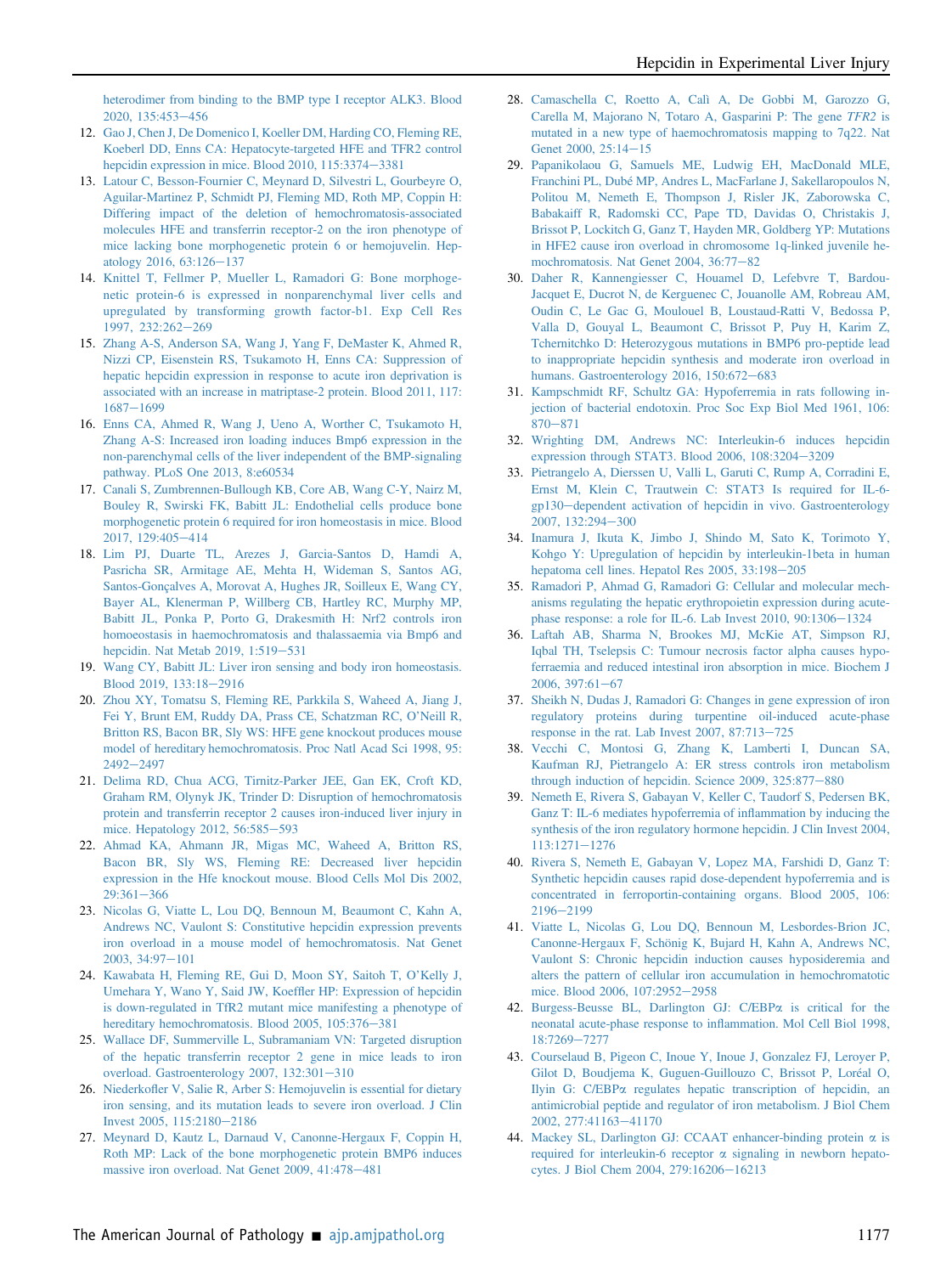- <span id="page-13-0"></span>45. [Bloomer SA, Brown KE: Tumour promotion versus tumour sup](http://refhub.elsevier.com/S0002-9440(21)00156-5/sref45)[pression in chronic hepatic iron overload. Cell Biochem Funct 2015,](http://refhub.elsevier.com/S0002-9440(21)00156-5/sref45)  $33:241 - 248$  $33:241 - 248$  $33:241 - 248$
- <span id="page-13-1"></span>46. [Kautz L, Jung G, Valore EV, Rivella S, Nemeth E, Ganz T: Identi](http://refhub.elsevier.com/S0002-9440(21)00156-5/sref46)fi[cation of erythroferrone as an erythroid regulator of iron meta](http://refhub.elsevier.com/S0002-9440(21)00156-5/sref46)[bolism. Nat Genet 2014, 46:678](http://refhub.elsevier.com/S0002-9440(21)00156-5/sref46)-[684](http://refhub.elsevier.com/S0002-9440(21)00156-5/sref46)
- <span id="page-13-2"></span>47. [Ramadori P, Sheikh N, Ahmad G, Dudas J, Ramadori G: Hepatic](http://refhub.elsevier.com/S0002-9440(21)00156-5/sref47) [changes of erythropoietin gene expression in a rat model of acute](http://refhub.elsevier.com/S0002-9440(21)00156-5/sref47)[phase response. Liver Int 2010, 30:55](http://refhub.elsevier.com/S0002-9440(21)00156-5/sref47)-[64](http://refhub.elsevier.com/S0002-9440(21)00156-5/sref47)
- <span id="page-13-3"></span>48. [Goss JA, Seu P, Gao FQ, Wyllie S: Ischemia-reperfusion of rat liver](http://refhub.elsevier.com/S0002-9440(21)00156-5/sref48) [modulates hepcidin in vivo expression. Liver Transpl 2005, 11:](http://refhub.elsevier.com/S0002-9440(21)00156-5/sref48) [800](http://refhub.elsevier.com/S0002-9440(21)00156-5/sref48)-[806](http://refhub.elsevier.com/S0002-9440(21)00156-5/sref48)
- <span id="page-13-4"></span>49. [Sheikh N, Batusic DS, Dudas J, Tron K, Neubauer K, Saile B,](http://refhub.elsevier.com/S0002-9440(21)00156-5/sref49) [Ramadori G: Hepcidin and hemojuvelin gene expression in rat liver](http://refhub.elsevier.com/S0002-9440(21)00156-5/sref49) [damage: in vivo and in vitro studies. Am J Physiol 2006, 291:](http://refhub.elsevier.com/S0002-9440(21)00156-5/sref49) [G482](http://refhub.elsevier.com/S0002-9440(21)00156-5/sref49)-[G490](http://refhub.elsevier.com/S0002-9440(21)00156-5/sref49)
- <span id="page-13-6"></span>50. [Mollbrink A, Holmstrom P, Sjostrom M, Hultcrantz R, Eriksson LC,](http://refhub.elsevier.com/S0002-9440(21)00156-5/sref50) [Stal P: Iron-regulatory gene expression during liver regeneration.](http://refhub.elsevier.com/S0002-9440(21)00156-5/sref50) [Scand J Gastroenterol 2012, 47:591](http://refhub.elsevier.com/S0002-9440(21)00156-5/sref50)-[600](http://refhub.elsevier.com/S0002-9440(21)00156-5/sref50)
- <span id="page-13-7"></span>51. [Wang L, Gao F, Yang F, Wei Z, Zou C: Hepcidin plays a negative](http://refhub.elsevier.com/S0002-9440(21)00156-5/sref51) [role in liver regeneration. Acta Biochim Biophys Sin 2013, 45:](http://refhub.elsevier.com/S0002-9440(21)00156-5/sref51)  $1049 - 1054$  $1049 - 1054$  $1049 - 1054$
- <span id="page-13-5"></span>52. [Christiansen H, Sheikh N, Saile B, Reuter F, Rave-Fraenk M,](http://refhub.elsevier.com/S0002-9440(21)00156-5/sref52) [Hermann RM, Dudas J, Hille A, Hess CF, Ramadori G: X-irradiation](http://refhub.elsevier.com/S0002-9440(21)00156-5/sref52) [in rat liver: consequent upregulation of hepcidin and downregulation](http://refhub.elsevier.com/S0002-9440(21)00156-5/sref52) [of hemojuvelin and ferroportin-1 gene expression. Radiology 2007,](http://refhub.elsevier.com/S0002-9440(21)00156-5/sref52) [242:189](http://refhub.elsevier.com/S0002-9440(21)00156-5/sref52)-[197](http://refhub.elsevier.com/S0002-9440(21)00156-5/sref52)
- <span id="page-13-8"></span>53. [Spivak I, Arora J, Meinzer C, Durkalski-Mauldin V, Lee WM,](http://refhub.elsevier.com/S0002-9440(21)00156-5/sref53) [Trautwein C, Fontana RJ, Strnad P; Acute Liver Failure Study Group](http://refhub.elsevier.com/S0002-9440(21)00156-5/sref53) [\(ALFSG\): Low serum hepcidin is associated with reduced short-term](http://refhub.elsevier.com/S0002-9440(21)00156-5/sref53) [survival in adults with acute liver failure. Hepatology 2019, 69:](http://refhub.elsevier.com/S0002-9440(21)00156-5/sref53) [2136](http://refhub.elsevier.com/S0002-9440(21)00156-5/sref53)-[2149](http://refhub.elsevier.com/S0002-9440(21)00156-5/sref53)
- <span id="page-13-9"></span>54. [Bridle K, Cheung TK, Murphy T, Walters M, Andersen G,](http://refhub.elsevier.com/S0002-9440(21)00156-5/sref54) [Crawford DG, Fletcher LM: Hepcidin is down-regulated in alcoholic](http://refhub.elsevier.com/S0002-9440(21)00156-5/sref54) [liver injury: implications for the pathogenesis of alcoholic liver dis](http://refhub.elsevier.com/S0002-9440(21)00156-5/sref54)[ease. Alcohol Clin Exp Res 2006, 30:106](http://refhub.elsevier.com/S0002-9440(21)00156-5/sref54)-[112](http://refhub.elsevier.com/S0002-9440(21)00156-5/sref54)
- <span id="page-13-10"></span>55. [Harrison-Findik DD, Schafer D, Klein E, Timchenko NA,](http://refhub.elsevier.com/S0002-9440(21)00156-5/sref55) [Kulaksiz H, Clemens D, Fein E, Andriopoulos B,](http://refhub.elsevier.com/S0002-9440(21)00156-5/sref55) [Pantopoulos K, Gollan J: Alcohol-metabolism-mediated oxida](http://refhub.elsevier.com/S0002-9440(21)00156-5/sref55)[tive stress down-regulates hepcidin transcription and leads to](http://refhub.elsevier.com/S0002-9440(21)00156-5/sref55) [increased duodenal iron transporter expression. J Biol Chem](http://refhub.elsevier.com/S0002-9440(21)00156-5/sref55) [2006, 281:22974](http://refhub.elsevier.com/S0002-9440(21)00156-5/sref55)-[22982](http://refhub.elsevier.com/S0002-9440(21)00156-5/sref55)
- <span id="page-13-11"></span>56. [Ohtake T, Saito H, Hosoki Y, Inoue M, Miyoshi S, Suzuki Y,](http://refhub.elsevier.com/S0002-9440(21)00156-5/sref56) [Fujimoto Y, Kohgo Y: Hepcidin is down-regulated in alcohol](http://refhub.elsevier.com/S0002-9440(21)00156-5/sref56) [loading. Alcohol Clin Exp Res 2007, 31:S2](http://refhub.elsevier.com/S0002-9440(21)00156-5/sref56)-[S8](http://refhub.elsevier.com/S0002-9440(21)00156-5/sref56)
- <span id="page-13-12"></span>57. [Tang Y, Li Y, Yu H, Gao C, Liu L, Chen S, Xing M, Liu L, Yao P:](http://refhub.elsevier.com/S0002-9440(21)00156-5/sref57) [Quercetin prevents ethanol-induced iron overload by regulating](http://refhub.elsevier.com/S0002-9440(21)00156-5/sref57) [hepcidin through the BMP6/SMAD4 signaling pathway. J Nutr](http://refhub.elsevier.com/S0002-9440(21)00156-5/sref57) [Biochem 2014, 25:675](http://refhub.elsevier.com/S0002-9440(21)00156-5/sref57)-[682](http://refhub.elsevier.com/S0002-9440(21)00156-5/sref57)
- <span id="page-13-13"></span>58. [Heritage ML, Murphy TL, Bridle KR, Anderson GJ, Crawford DHG,](http://refhub.elsevier.com/S0002-9440(21)00156-5/sref58) [Fletcher LM: Hepcidin regulation in wild-type and Hfe knockout](http://refhub.elsevier.com/S0002-9440(21)00156-5/sref58) [mice in response to alcohol consumption: evidence for an alcohol](http://refhub.elsevier.com/S0002-9440(21)00156-5/sref58)[induced hypoxic response. Alcohol Clin Exp Res 2009, 33:](http://refhub.elsevier.com/S0002-9440(21)00156-5/sref58)  $1391 - 1400$  $1391 - 1400$  $1391 - 1400$
- <span id="page-13-14"></span>59. [Flanagan JM, Peng HF, Butler E: Effects of alcohol consumption on](http://refhub.elsevier.com/S0002-9440(21)00156-5/sref59) [iron metabolism in mice with hemochromatosis mutations. Alcohol](http://refhub.elsevier.com/S0002-9440(21)00156-5/sref59) [Clin Exp Res 2007, 31:138](http://refhub.elsevier.com/S0002-9440(21)00156-5/sref59)-[143](http://refhub.elsevier.com/S0002-9440(21)00156-5/sref59)
- <span id="page-13-15"></span>60. [Varghese J, Varghese James J, Sagi S, Chakraborty S, Sukumaran A,](http://refhub.elsevier.com/S0002-9440(21)00156-5/sref60) [Ramakrishnan B, Jacob M: Decreased hepatic iron in response to](http://refhub.elsevier.com/S0002-9440(21)00156-5/sref60) [alcohol may contribute to alcohol-induced suppression of hepcidin.](http://refhub.elsevier.com/S0002-9440(21)00156-5/sref60) [Br J Nutr 2016, 115:1978](http://refhub.elsevier.com/S0002-9440(21)00156-5/sref60)-[1986](http://refhub.elsevier.com/S0002-9440(21)00156-5/sref60)
- <span id="page-13-16"></span>61. [Bloomer SA, Broadhurst KA, Mathahs MM, Brown KE: Effects of](http://refhub.elsevier.com/S0002-9440(21)00156-5/sref61) [long-term ethanol ingestion on hepatic iron metabolism in 2 mouse](http://refhub.elsevier.com/S0002-9440(21)00156-5/sref61) [strains. Clin Exp Pharmacol Physiol 2021, 48:534](http://refhub.elsevier.com/S0002-9440(21)00156-5/sref61)-[542](http://refhub.elsevier.com/S0002-9440(21)00156-5/sref61)
- <span id="page-13-17"></span>62. [Le Guenno G, Chanseaume E, Ruivard M, Morio B, Mazur A: Study](http://refhub.elsevier.com/S0002-9440(21)00156-5/sref62) [of iron metabolism disturbances in an animal model of insulin](http://refhub.elsevier.com/S0002-9440(21)00156-5/sref62) [resistance. Diabetes Res Clin Pract 2007, 77:363](http://refhub.elsevier.com/S0002-9440(21)00156-5/sref62)-[370](http://refhub.elsevier.com/S0002-9440(21)00156-5/sref62)
- <span id="page-13-18"></span>63. [Chung J, Kim MS, Han SN: Diet-induced obesity leads to decreased](http://refhub.elsevier.com/S0002-9440(21)00156-5/sref63) [hepatic iron storage in mice. Nutr Res 2011, 31:915](http://refhub.elsevier.com/S0002-9440(21)00156-5/sref63)-[921](http://refhub.elsevier.com/S0002-9440(21)00156-5/sref63)
- <span id="page-13-19"></span>64. [Sonnweber T, Ress C, Nairz M, Theurl I, Schroll A, Murphy AT,](http://refhub.elsevier.com/S0002-9440(21)00156-5/sref64) [Wroblewski V, Witcher DR, Moser P, Ebenbichler CF, Kaser S,](http://refhub.elsevier.com/S0002-9440(21)00156-5/sref64) [Weiss G: High-fat diet causes iron de](http://refhub.elsevier.com/S0002-9440(21)00156-5/sref64)ficiency via hepcidin[independent reduction of duodenal iron absorption. J Nutr Biochem](http://refhub.elsevier.com/S0002-9440(21)00156-5/sref64)  $2012, 23:1600 - 1608$  $2012, 23:1600 - 1608$  $2012, 23:1600 - 1608$
- <span id="page-13-20"></span>65. [Padda RS, Gkouvatsos K, Guido M, Mui J, Vali H, Pantopoulos K: A](http://refhub.elsevier.com/S0002-9440(21)00156-5/sref65) [high-fat diet modulates iron metabolism but does not promote liver](http://refhub.elsevier.com/S0002-9440(21)00156-5/sref65) fi[brosis](http://refhub.elsevier.com/S0002-9440(21)00156-5/sref65) [in](http://refhub.elsevier.com/S0002-9440(21)00156-5/sref65) [hemochromatotic](http://refhub.elsevier.com/S0002-9440(21)00156-5/sref65) Hjv<sup>-/-</sup> [mice. Am J Physiol 2015, 308:](http://refhub.elsevier.com/S0002-9440(21)00156-5/sref65)  $G251 - G261$  $G251 - G261$  $G251 - G261$
- <span id="page-13-21"></span>66. [Bloomer SA, Olivier AK, Bergmann OM, Mathahs MM,](http://refhub.elsevier.com/S0002-9440(21)00156-5/sref66) [Broadhurst KA, Hicsasmaz MH, Brown KE: Strain-and time](http://refhub.elsevier.com/S0002-9440(21)00156-5/sref66)[dependent alterations in hepatic iron metabolism in a murine model](http://refhub.elsevier.com/S0002-9440(21)00156-5/sref66) [of non-alcoholic steatohepatitis. Cell Biochem Funct 2016, 34:](http://refhub.elsevier.com/S0002-9440(21)00156-5/sref66)  $628 - 639$  $628 - 639$  $628 - 639$
- <span id="page-13-22"></span>67. [Varghese J, James JV, Anand R, Narayanasamy M, Rebekah G,](http://refhub.elsevier.com/S0002-9440(21)00156-5/sref67) [Ramakrishna B, Nellickal AJ, Jacob M: Development of insulin](http://refhub.elsevier.com/S0002-9440(21)00156-5/sref67) [resistance preceded major changes in iron homeostasis in mice fed a](http://refhub.elsevier.com/S0002-9440(21)00156-5/sref67) [high-fat diet. J Nutr Biochem 2020, 84:108441](http://refhub.elsevier.com/S0002-9440(21)00156-5/sref67)
- <span id="page-13-23"></span>68. [Tsuchiya H, Ebata Y, Sakabe T, Hama S, Kogure K, Shiota G: High](http://refhub.elsevier.com/S0002-9440(21)00156-5/sref68)[fat, high-fructose diet indices hepatic iron overload via a hepcidin](http://refhub.elsevier.com/S0002-9440(21)00156-5/sref68)[independent mechanism prior to the onset of liver steatosis and in](http://refhub.elsevier.com/S0002-9440(21)00156-5/sref68)[sulin resistance in mice. Metabolism 2013, 62:62](http://refhub.elsevier.com/S0002-9440(21)00156-5/sref68)-[69](http://refhub.elsevier.com/S0002-9440(21)00156-5/sref68)
- <span id="page-13-30"></span>69. [Batey RG, Johnston R: Effects of alcohol, carbon tetrachloride, and](http://refhub.elsevier.com/S0002-9440(21)00156-5/sref69) choline defi[ciency on iron metabolism in the rat. Alcohol Clin Exp](http://refhub.elsevier.com/S0002-9440(21)00156-5/sref69) [Res 1993, 17:931](http://refhub.elsevier.com/S0002-9440(21)00156-5/sref69)-[934](http://refhub.elsevier.com/S0002-9440(21)00156-5/sref69)
- 70. [Olynyk J, Hall P, Reed W, Williams P, Kerr R, Mackinnon M: A](http://refhub.elsevier.com/S0002-9440(21)00156-5/sref70) [long-term study of the interaction between iron and alcohol in an](http://refhub.elsevier.com/S0002-9440(21)00156-5/sref70) animal model of iron overload. J Hepatol 1995,  $22:671-676$  $22:671-676$
- 71. [Gentry-Nielsen MJ, Preheim LC, Lyman KN, McDonough KH,](http://refhub.elsevier.com/S0002-9440(21)00156-5/sref71) [Potter BJ: Use of rat models to mimic alterations in iron homeostasis](http://refhub.elsevier.com/S0002-9440(21)00156-5/sref71) [during human alcohol abuse and cirrhosis. Alcohol 2001, 23:71](http://refhub.elsevier.com/S0002-9440(21)00156-5/sref71)-[81](http://refhub.elsevier.com/S0002-9440(21)00156-5/sref71)
- <span id="page-13-31"></span>72. [Bekri S, Gual P, Anty R, Luciani N, Dahman M, Ramesh B,](http://refhub.elsevier.com/S0002-9440(21)00156-5/sref72) [Iannelli A, Staccini-Myx A, Casanova D, Ben Amor I, Saint-](http://refhub.elsevier.com/S0002-9440(21)00156-5/sref72)[Paul MC, Huet PM, Sadoul JL, Gugenheim J, Srai SKS, Tran A, Le](http://refhub.elsevier.com/S0002-9440(21)00156-5/sref72) [Marchand-Brustel Y: Increased adipose tissue expression of hepcidin](http://refhub.elsevier.com/S0002-9440(21)00156-5/sref72) [in severe obesity is independent from diabetes and NASH. Gastro](http://refhub.elsevier.com/S0002-9440(21)00156-5/sref72)[enterology 2006, 131:788](http://refhub.elsevier.com/S0002-9440(21)00156-5/sref72)-[796](http://refhub.elsevier.com/S0002-9440(21)00156-5/sref72)
- <span id="page-13-24"></span>73. [Nishina S, Hino K, Korenaga M, Vecchi C, Pietrangelo A,](http://refhub.elsevier.com/S0002-9440(21)00156-5/sref73) [Nizukami Y, Furutani T, Sakai A, Okuda M, Hidaka I, Okita K,](http://refhub.elsevier.com/S0002-9440(21)00156-5/sref73) [Sakaida I: Hepatitis C virus-induced reactive oxygen species raise](http://refhub.elsevier.com/S0002-9440(21)00156-5/sref73) [hepatic iron level by reducing hepcidin transcription. Gastroenter](http://refhub.elsevier.com/S0002-9440(21)00156-5/sref73)[ology 2008, 134:226](http://refhub.elsevier.com/S0002-9440(21)00156-5/sref73)-[238](http://refhub.elsevier.com/S0002-9440(21)00156-5/sref73)
- <span id="page-13-25"></span>74. [Huang Y-H, Chuang J-H, Yang Y-L, Huang C-C, Wu C-L, Chen C-](http://refhub.elsevier.com/S0002-9440(21)00156-5/sref74)[L: Cholestasis downregulate hepcidin expression through inhibiting](http://refhub.elsevier.com/S0002-9440(21)00156-5/sref74) [IL-6-induced phosphorylation of signal transducer and activator of](http://refhub.elsevier.com/S0002-9440(21)00156-5/sref74) transcription 3 signaling. Lab Invest 2009,  $89:1128-1139$  $89:1128-1139$
- <span id="page-13-26"></span>75. [Suzuki T, Hanawa H, Jiao S, Ohno Y, Hayashi Y, Yoshida K,](http://refhub.elsevier.com/S0002-9440(21)00156-5/sref75) [Kashimura T, Obata H, Minamino T: Inappropriate expression of](http://refhub.elsevier.com/S0002-9440(21)00156-5/sref75) [hepcidin by liver congestion contributes to anemia and relative iron](http://refhub.elsevier.com/S0002-9440(21)00156-5/sref75) defi[ciency. J Card Fail 2014, 20:268](http://refhub.elsevier.com/S0002-9440(21)00156-5/sref75)-[277](http://refhub.elsevier.com/S0002-9440(21)00156-5/sref75)
- <span id="page-13-27"></span>76. [Bao WD, Fan Y, Deng YZ, Long LY, Wang JJ, Guan DX, Qian ZY,](http://refhub.elsevier.com/S0002-9440(21)00156-5/sref76) [An P, Feng YY, He ZY, Wang XF, Koef](http://refhub.elsevier.com/S0002-9440(21)00156-5/sref76)fler HP, Hu R, Wang J, [Want X, Wang F, Li FF, Xie D: Iron overload in hereditary tyrosi](http://refhub.elsevier.com/S0002-9440(21)00156-5/sref76)[nemia type 1 induces liver injury through the Sp1/Tfr2/hepcidin axis.](http://refhub.elsevier.com/S0002-9440(21)00156-5/sref76) [J Hepatol 2016, 65:137](http://refhub.elsevier.com/S0002-9440(21)00156-5/sref76)-[145](http://refhub.elsevier.com/S0002-9440(21)00156-5/sref76)
- <span id="page-13-28"></span>77. [Mueller K, Sunami Y, Stuetzle M, Guldiken N, Kucukglu O,](http://refhub.elsevier.com/S0002-9440(21)00156-5/sref77) [Mueller S, Kulaksiz H, Schwarz P, Strnad P: CHOP-mediated hep](http://refhub.elsevier.com/S0002-9440(21)00156-5/sref77)[cidin suppression modulates hepatic iron load. J Pathol 2013, 231:](http://refhub.elsevier.com/S0002-9440(21)00156-5/sref77)  $532 - 542$  $532 - 542$  $532 - 542$
- <span id="page-13-29"></span>78. [Gheith I, El-Mahmoudy A: Hepcidin-orchestrated hemogram and](http://refhub.elsevier.com/S0002-9440(21)00156-5/sref78) [iron homeostatic patterns in two models of subchronic hepatic injury.](http://refhub.elsevier.com/S0002-9440(21)00156-5/sref78) [Biomed Environ Sci 2019, 32:153](http://refhub.elsevier.com/S0002-9440(21)00156-5/sref78)-[161](http://refhub.elsevier.com/S0002-9440(21)00156-5/sref78)
- <span id="page-13-32"></span>79. [Ludwig J, Hashimoto E, Porayko MK, Moyer TP, Baldus WP:](http://refhub.elsevier.com/S0002-9440(21)00156-5/sref79) [Hemosiderosis in cirrhosis: a study of 447 native livers. Gastroen](http://refhub.elsevier.com/S0002-9440(21)00156-5/sref79)[terology 1997, 112:882](http://refhub.elsevier.com/S0002-9440(21)00156-5/sref79)-[888](http://refhub.elsevier.com/S0002-9440(21)00156-5/sref79)